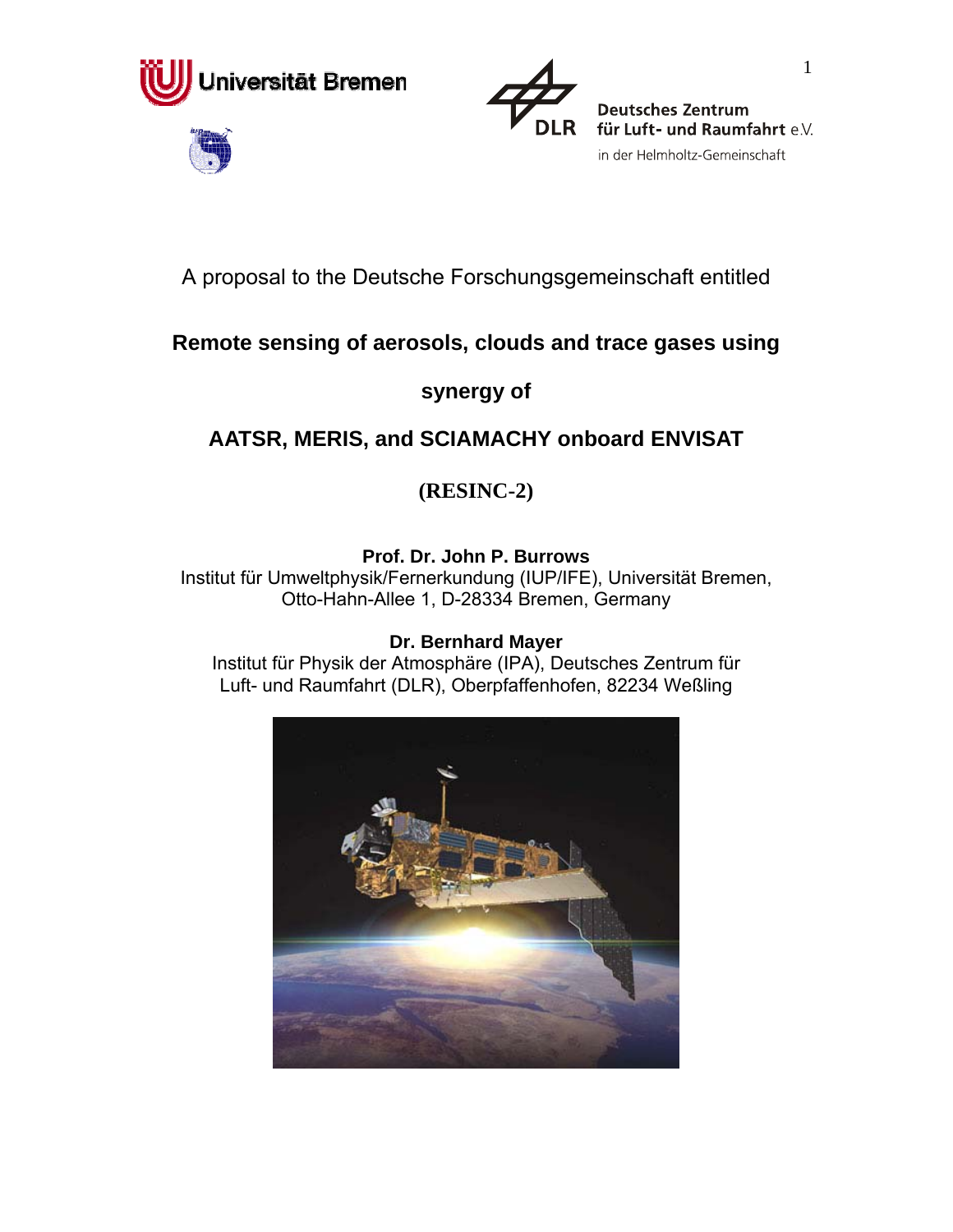#### **1. General Information (Allgemeine Angaben)**

Application for a research grant – continuation of DFG projects BU 688 and MA 2548.

#### *1.1Applicant(s) (Antragsteller)*

**John P. Burrows,** Prof. Dr. rer. nat. Professor, Institute director August 16, 1954, UK

*The DFG code number of the latest application or of any previous application(s) for project-funding by the DFG: BU 688/18-1*

Institute of Environmental Physics (IUP) **University of Bremen**  Postfach 330440 D-28334 Bremen, Germany

Phone: 0421-218-4548 Fax: 0421-218-4555 E-mail: [burrows@iup.physik.uni-bremen.de](mailto:burrows@iup.physik.uni-bremen.de#_Hlk8760388)

Private address: Benquestraße 47 28209 Bremen Phone: 0421-347-8800

#### **Bernhard C. Mayer**, Dr. rer. nat.

Wissenschaftlicher Mitarbeiter, Leiter der Abteilung für Atmosphärische Fernerkundung June 9, 1966, Germany

*The DFG code number of the latest application or of any previous application(s) for project-funding by the DFG: MA 2548*

#### **Deutsches Zentrum für Luft- und Raumfahrt (DLR) e.V.**

Institut für Physik der Atmosphäre (IPA) Oberpfaffenhofen 82234 Weßling

Phone: 08153 282568 Fax: 08153 281841 E-mail: [bernhard.mayer@dlr.de](mailto:bernhard.mayer@dlr.de)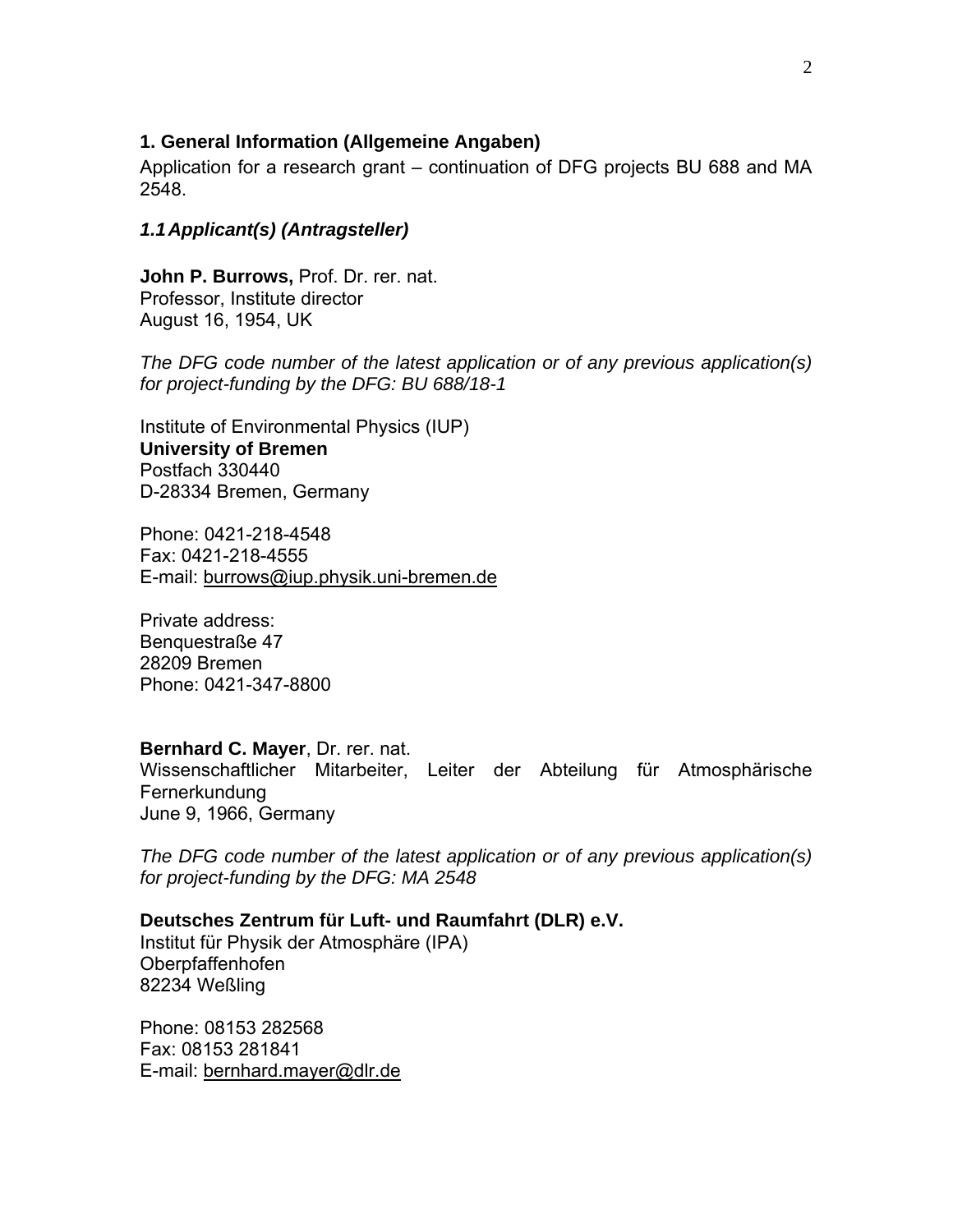Private address: Hauptstraße 15 82229 Seefeld-Hechendorf Phone: 08152 794646

#### *1.2 Topic (Thema)*

Remote sensing of aerosols, clouds and trace gases using synergy of AATSR, MERIS, and SCIAMACHY onboard ENVISAT.

*Fernerkundung von Aerosol, Wolken und Spurengasen unter Nutzung der Synergie von AATSR, MERIS und SCIAMACHY auf ENVISAT.* 

#### *1.3 Scientific discipline and field of work (Fachgebiet und Arbeitsrichtung)*

Atmospheric physics and chemistry, cloud physics, radiative transfer, remote sensing, scattering and absorption of radiation

The **Institute of Environmental Physics and Remote Sensing (IUP/IFE)** at the University of Bremen performs research on atmospheric physics and chemistry with a special focus on remote sensing. The research activities of the IUP/IFE include:

- aerosol and cloud remote sensing;
- atmospheric correction;
- remote sensing of trace gases from space and ground;
- experimental and theoretical studies of atmospheric radiative transfer;
- laboratory studies of spectroscopy and kinetics of atmospheric free radicals and gases;
- development and application of atmospheric models to test our current understanding of the processes which determine the behaviour of the atmosphere and the predictive power of these processes;
- development of ground based and aircraft, balloon, and satellite atmospheric remote sensing instrumentation and techniques.

Of particular importance for this proposal is the satellite-based remote sensing of the Earth's atmosphere by passive remote sensing spectrometers. IUP/IFE has pioneered the development of the Global Ozone Measurements Experiment (GOME) and Scanning Imaging Absorption Spectrometer for Atmospheric CHartographY (SCIAMACHY).

The **Institut für Physik der Atmosphäre (IPA)** at DLR (Oberpfaffenhofen) performs research on physics and chemistry of the atmosphere including both troposphere and stratosphere. In particular, investigations are done in the following areas:

• physics of the atmosphere and all aspects of air chemistry with respect to climate (water vapour, clouds, precipitation, trace gases, aerosols), ozone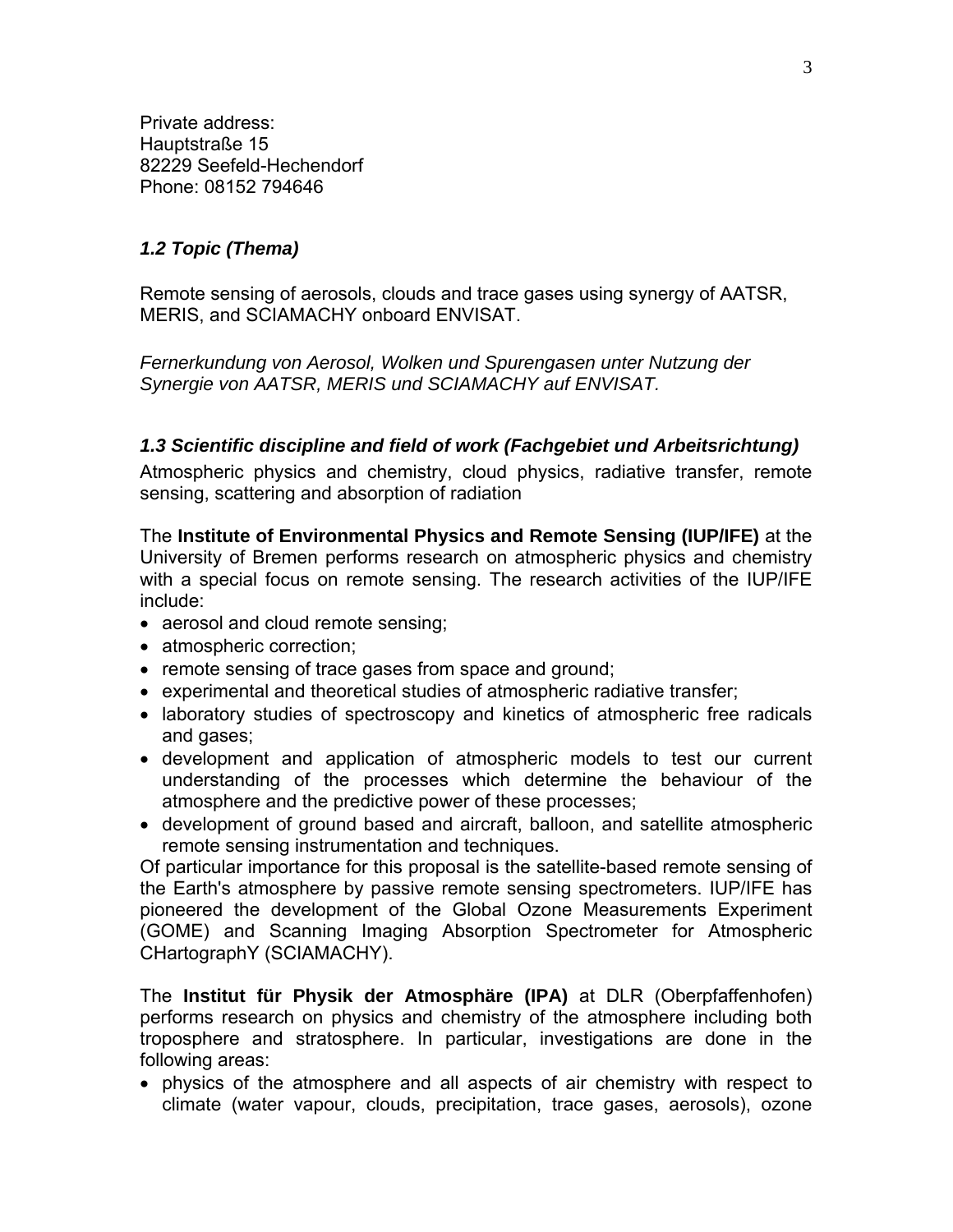(stratosphere and troposphere) and mesoscale meteorology (e.g., for the Alpine and Bavarian regions);

- aeronautical research with respect to the interaction of air traffic with the atmosphere (the influence of emissions on climate and the impact of meteorology on traffic);
- applications of remote sensing from space and developments of methods for remote sensing with radar, lidar and passive remote sensing systems.

### *1.4 Scheduled duration in total (Voraussichtliche Gesamtdauer)*

The project duration is planned to be 3 years.

### *1.5 Application period (Antragszeitraum)*

Funding is requested for 36 months, December 1, 2008 – November 30, 2011

### *1.6. Summary (Zusammenfassung)*

Accurate satellite retrieval algorithms are needed to study long–term trends in trace gas abundances related to climate change. The main aim of this project is to develop improved aerosol and cloud retrieval algorithms in order to get more accurate SCIAMACHY trace gas retrievals. The results will contribute to a better understanding of aerosol and cloud properties and their changes on a global scale. This will be achieved by utilising the synergetic data from the optical instruments onboard ENVIronmental SATellite (ENVISAT), launched by the European Space Agency (ESA) on March 1<sup>st</sup>, 2002. The data of Advanced Along-Track Scanning Radiometer (AATSR), Medium Resolution Imaging Spectrometer (MERIS), and SCIAMACHY, all of which measure the same ground scene, will be used. The three instruments continue to have excellent performance and have already generated more than five years of data. Compared to just one single instrument, combined data from these optical instruments having different spatial resolutions, observation modes, spectral resolutions and spectral bands characterize aerosol, cloud, and trace gas properties to a much better degree. In this project, a new validation and testing strategy based on extended realistic simulated satellite scenes will be followed.

*Für die Quantifizierung von Trends in Spurengaskonzentrationen in einem sich wandelnden Klima sind genaue Satellitenbeobachtungen erforderlich. Ziel des Projektes ist die Entwicklung verbesserter Fernerkundungsverfahren für Wolken und Aerosol. Die Ergebnisse werden nicht nur zu einem verbesserten Verständnis von Aerosol- und Wolkeneigenschaften und ihrer Änderungen auf globaler Skala beitragen, sondern vor allem auch direkt Eingang in die Fernerkundung von Spurengasen mit SCIAMACHY finden. Zur Realisierung wird die Synergie verschiedener optischer Instrumente auf ENVISAT (ENVIronmetal SATellite), genutzt, der am 1. März 2002 von der ESA gestartet wurde. AATSR (Advanced Along-Track Scanning Radiometer), MERIS (Medium Resolution Imaging Spectrometer) und SCIAMACHY liefern kontinuierlich seit mehr als fünf*  Jahren wolken- und aerosolrelevante Beobachtungen mit weiterhin exzellenter *Performance. Die Kombination der Daten dieser drei Instrumente mit*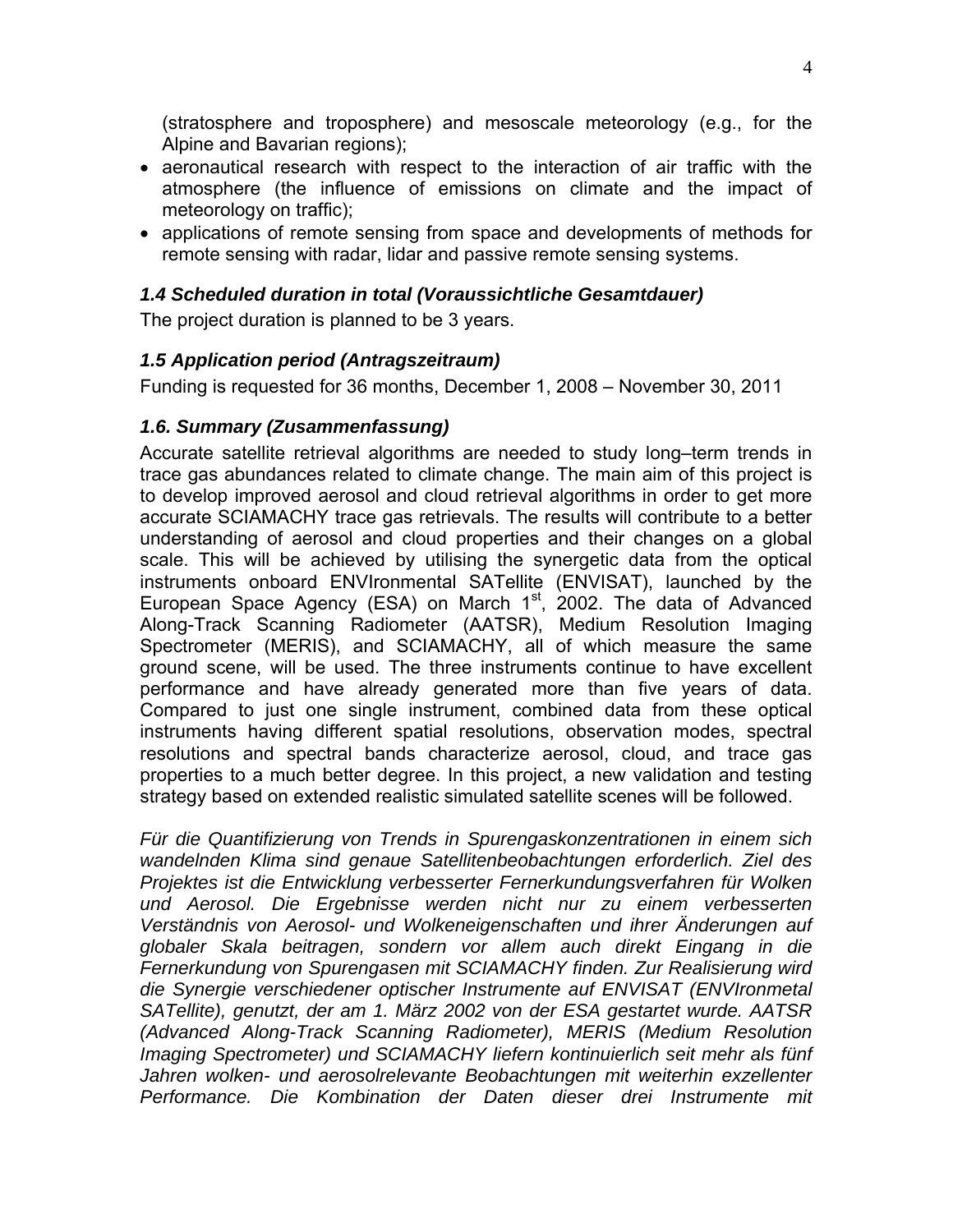*unterschiedlichen räumlichen Auflösungen, Beobachtungsgeometrien und Spektralkanälen wird eine deutlich bessere Charakterisierung von Aerosol, Wolken-, und Spurengasen ermöglichen. Im Rahmen des Projektes wird eine neuartige Validierungsstrategie verfolgt, basierend auf realistisch simulierten Satellitenbeobachtungen.* 

### **2. State of the art, preliminary work**

#### *2.1 State of the art*

#### **2.1.1 Introduction**

Earth is now entrenched in an "anthropocene" epoch, where the activities of humans on a planetary scale are altering the processes that control the Earth's system. The system comprises of a complex set of biological, physical and chemical processes taking place in and between the oceans, continents and the atmosphere. It is important to monitor possible changes in the system using space-borne sensors. This will make it possible to issue warnings in case/as soon as certain thresholds are reached. The aim of this project is to enhance atmospheric remote sensing techniques used for a number of instruments currently orbiting the planet. Therefore, this research contributes to several national and international programs, e.g., World Climate Research Programme, Global Aerosol Climatology Project, the Integrated Global Atmospheric Chemistry Observations Theme, and Forschungsstrategie zum Global Wandel.

SCIAMACHY onboard ENVISAT, which is a primary target of this project, was designed to measure trace gas concentrations and pollution from space (Bovensmann et al., 1999). For an accurate determination of trace gas columns, information on aerosols and clouds is needed. In particular, the calculation of correspondent air mass factors used in the trace gas retrieval procedures requires:

- aerosol optical thickness at the wavelengths where trace gas retrieval algorithms operate;
- cloud parameters (cloud fraction, cloud top height, cloud albedo);
- spectral albedo of underlying surfaces;
- vertical profiles of atmospheric constituents.

Correspondent aerosol, cloud, and surface parameters can be obtained either from SCIAMACHY itself or from other optical sensors on board ENVISAT, offering much better spatial resolutions (e.g., AATSR and MERIS, see Table 1). Errors and biases in atmospheric and surface parameters used in trace gas retrieval algorithms will necessarily bias vertical gaseous columns producing artefacts and possibly wrong trends and changes (e.g., due to the seasonal surface changes not accounted for in the algorithms).

The DFG project BU 688 (01.01.2004-31.12.2006) was aimed at the quantification of the influence of broken cloud characteristics common for the large SCIAMACHY science pixel size (typically, 1800  $km^2$ ) on the SCIAMACHY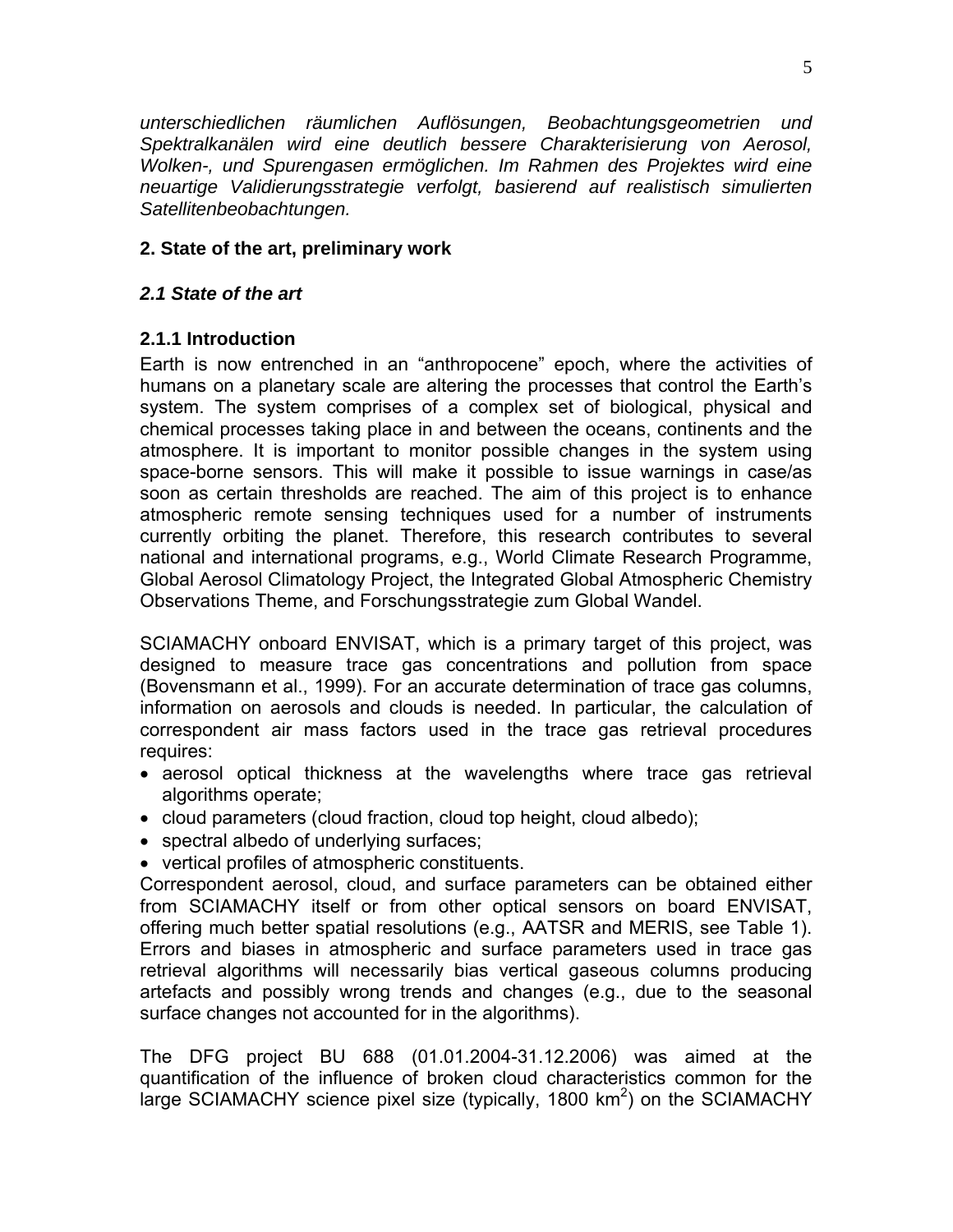gas/aerosol/cloud retrieval procedures on the basis of the development of new parameterisations and their use in retrievals. The objectives were successfully achieved as summarized in our report to DFG (Kokhanovsky et al., 2006a). However, from this study it was verified that

- a) clouds significantly disturb aerosol retrievals;
- b) accurate cloud information is needed for trace gas retrievals, in particular for species with a large fraction of the total column in the troposphere;
- c) correct cloud optical property retrievals can only be performed if the cloud fraction is known with a high accuracy.

From this we conclude that the following applications are required:

- a) an improvement of the cloud fraction retrieval technique for large SCIAMACHY pixels;
- b) an improvement of cloud screening;
- c) an application of the new cloud fraction for the improvement of the aerosol and cloud retrievals needed for an accurate determination of trace gas vertical columns from space.

To meet the needs specified above, we propose to improve the SCIAMACHY aerosol, cloud, and trace gas retrieval techniques using the synergy of several optical instruments onboard ENVISAT. Neither cloud nor aerosol retrievals can be performed if the cloud fraction remains unknown. In our earlier work, cloud fraction was obtained using the SCIAMACHY Polarization Measurement Devices (PMDs) colour space algorithm (Loyola, 2004). However, the accuracy of this algorithm is low for scenes with neutral reflection in the visible (e.g., snow) and it is furthermore limited in terms of the spatial resolution (30 km\*7.5 km). Therefore, we will use cloud fractions obtained from the analysis of MERIS data for SCIAMACHY retrievals. In particular, MERIS-derived Cloud Fraction (MCF) will be used for the SACURA cloud retrievals based on the independent pixel approximation (Kokhanovsky et al., 2006a). In addition to this, MCF will be applied to the selection of SCIAMACHY cloud free scenes. This enables an accurate determination of the spectral aerosol optical thickness in the UV and in the visible, where micro-windows of gaseous absorbers exist. The SCIAMACHY aerosol retrieval is required because the MERIS-derived aerosol optical thickness (at wavelengths  $\lambda > 412nm$ ) cannot simply be extrapolated to the UV, while SCIAMACHY data are used to perform retrievals of ozone vertical columns. This is due to uncertainties related to the generally unknown spectral behaviour of the aerosol single scattering albedo in the UV. A preliminary pilot study has been undertaken for SCIAMACHY cloud retrievals (e.g., see http:/[/www.iup.physik.uni-bremen.de/sacura\)](http://www.iup.physik.uni-bremen.de/sacura) and some first results have been reported by Kokhanovsky et al. (2006b) demonstrating the feasibility and relevance of the approaches being applied.

Validation of satellite-derived properties is a complex task, in particular when clouds are involved. Clouds are extremely inhomogeneous on all spatial and temporal scales. A comparison with in-situ observations is, therefore, complicated as there is currently no independent observation which could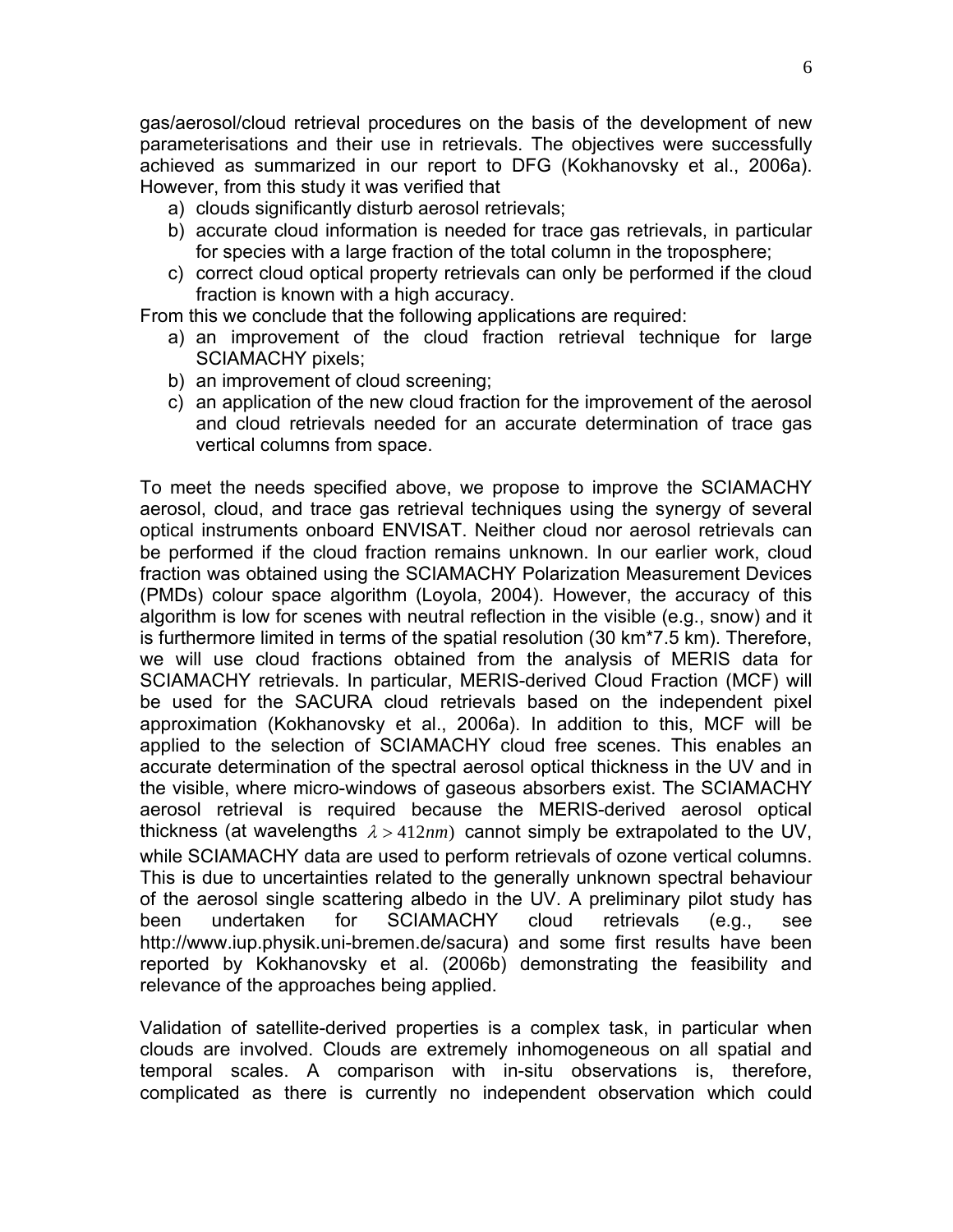provide cloud optical and microphysical properties at the scale of a satellite pixel, neither for the SCIAMACHY nor for the MERIS/AATSR-pixel size. On the other hand, knowledge about radiative transfer in the cloudy atmosphere and cloud physics is mature enough (Cahalan et al., 2005) to start a new attempt: a modelbased validation of satellite-retrieved cloud-, aerosol-, and trace gas characteristics. Three-dimensional radiative transfer codes allow the simulation of satellite radiances with high precision. Using as-realistic-as-possible input fields for cloud, aerosol, and trace gas distributions, retrievals may be verified by applying them to the synthetic satellite observations. Comparison of the retrieval results to the model input will enable a quantitative assessment of the accuracy of the retrieval for cases very close to those occurring in reality. In the proposed project we will for the first time provide artificial satellite observations (SCIAMACHY, AATSR, and MERIS, see Table 1) including realistic cloud synoptic fields as model input. This will form a unique new approach to the validation of retrieval schemes. This new approach will complement the validation by comparison with independent observations and is particularly useful for components where a gap in scale between the observation (either at a point location or along an aircraft trajectory) and the satellite retrieval (SCIAMACHY,  $30x60$  km<sup>2</sup>) prevents a valid comparison.

This work will enable the preparation of comprehensive data sets of aerosol and cloud properties (2002-2011 and, probably, beyond 2011, depending on the performance of SCIAMACHY and ENVISAT) and will allow to detect changes and trends in trace gases, aerosol and clouds on a global scale. Special attention will be paid to the analysis of monthly and yearly global and regional means. To achieve this, the retrieval technique must be improved further to solve the problems with cloud retrievals over ice/snow. Strict criteria with respect to the selection of pixels used in the averaging procedure must be applied. Measurements using MERIS and AATSR onboard ENVISAT will be used to enhance SCIAMACHY retrievals. At the same time, the SCIAMACHY spectral reflectance will be used to improve MERIS and AATSR cloud and aerosol retrievals (Holzer-Popp and Schroedter-Homscheidt, 2006; Kokhanovsky et al., 2006b).

An important fraction of aerosol that has only been recently considered in global model simulations is the secondary organic aerosol (Kanakidou et al., 2000; Tsigaridis et al., 2005). SCIAMACHY hyperspectral measurements in the UV and in the visible region of the electromagnetic spectrum enable better characterization of the secondary organic aerosol microphysical and absorptive properties (de Graaf et al., 2005a,b; 2006).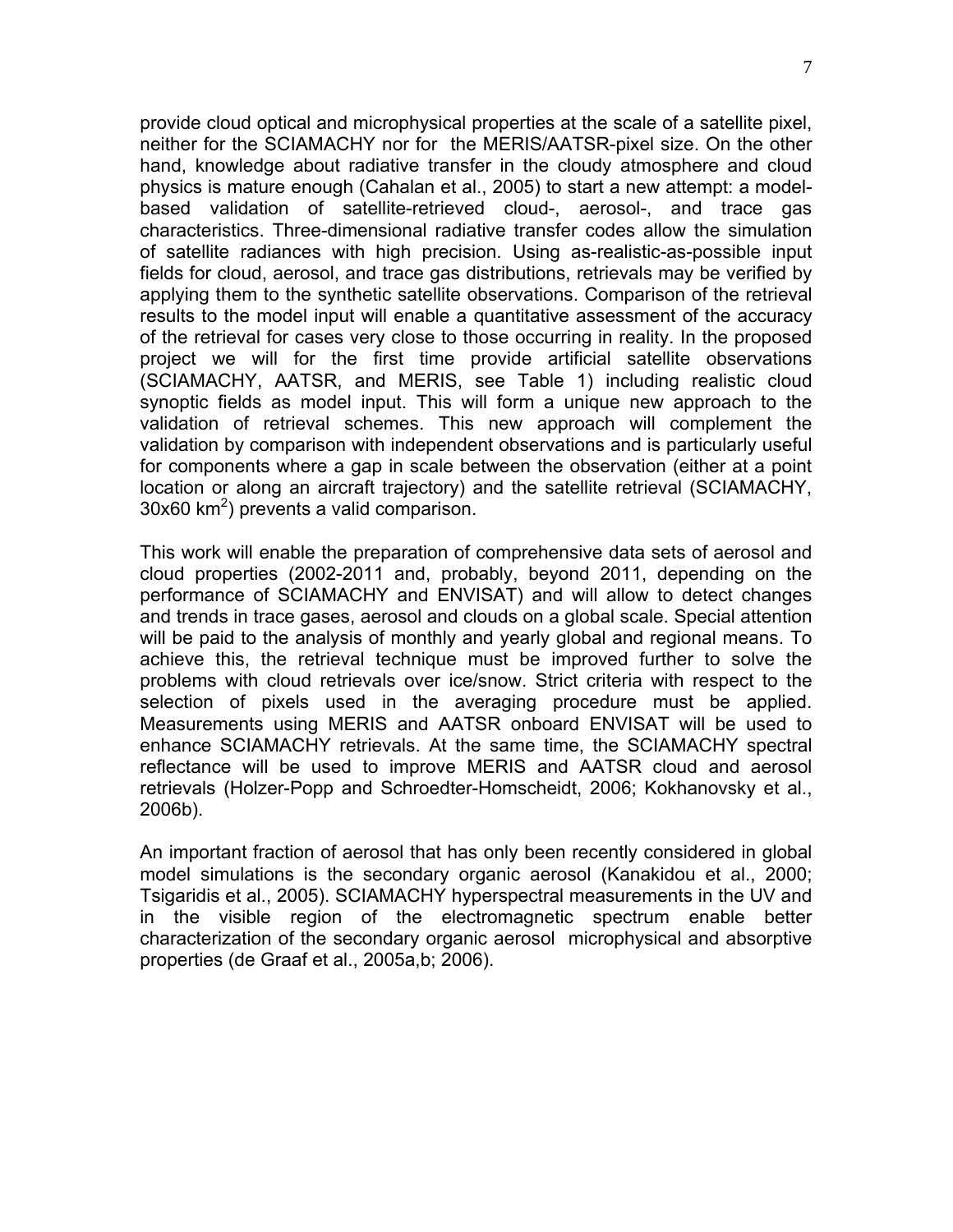| Instrument       | Spectral bands               | Spatial resolution                                             | <b>Observation mode</b> |
|------------------|------------------------------|----------------------------------------------------------------|-------------------------|
| <b>AATSR</b>     | 0.55-12 $\mu$ m, 7 channels  | 1 $km^2$                                                       | nadir, dual view        |
| <b>MERIS</b>     | 0.4-1.0 $\mu$ m, 15 channels | $(0.3 \text{ km})^2$ , $(1 \text{ km})^2$   nadir, single view |                         |
| <b>SCIAMACHY</b> | $\vert$ 0.24-2.4 $\mu$ m,    | $30x60$ km <sup>2</sup>                                        | nadir, limb,            |
|                  | hyperspectral                |                                                                | occulatation            |

Table 1. Characteristics of AATSR, MERIS, and SCIAMACHY on ENVISAT

### **2.1.2 Retrieval of cloud characteristics**

Current retrieval methods for the determination of cloud optical and microphysical properties are based on the look–up–table approaches (Nakajima et. al., 1991; King et al., 1992; Platnick et al., 2001). For thick clouds (optical thickness larger than 5-10), the asymptotic radiative transfer theory may be employed to replace the usual lookup-tables (Kokhanovsky et al., 2003). The optical thickness and the effective droplet radius can be retrieved using a bi-spectral algorithm, combining at least one band where liquid water does not absorb with one where it does (King et al., 1992). To avoid gaseous absorption, the bands around 412nm, 865nm, 1250nm, 1550nm, 1650nm, and 2100nm are often used, all of which (except the last one) are covered by the SCIAMACHY measurements. The cloud-top-height can either be retrieved using a thermal AATSR channel (e.g., at 12 <sup>μ</sup>*m* ) or by the oxygen A-band method (Yamamoto and Wark, 1961; Fischer and Grassl, 1991). The thermodynamic state of a cloud is obtained from measurements in a spectral range where the absorption coefficients of water and ice are considerably different, e.g., 1400-1600 nm (Knap et al., 2002; Kokhanovsky et al., 2006c). This enables the ice/water discrimination. The mixed cloud and supercooled water cases can be determined using a simultaneous analysis of near IR (SCIAMACHY) and thermal (ATTSR) measurements as demonstrated by Kokhanovsky et al. (2006c).

#### **2.1.3. Retrieval of aerosol properties**

Aerosol retrievals require thorough cloud screening algorithms. This is especially important for atmospheric chemistry instruments such as SCIAMACHY, GOME, GOME-2, and Ozone Monitoring Instrument (OMI). In the proposed project, cloud screening for the SCIAMACHY ground scenes will be performed using MERIS data. The retrieval of aerosol optical thickness will in turn enable more accurate retrievals of trace gas vertical columns (e.g.,  $NO<sub>2</sub>$  (Richter et al., 2002, 2005; Petritoli et al., 2006)).

There are many different techniques to retrieve the aerosol optical thickness. Near-infrared (e.g., at 0.87 <sup>μ</sup>*m* ) reflectance of ocean surface is low. Therefore, near infrared channels are used in the retrieval procedures over ocean. Then the retrieved aerosol optical thickness (AOT) is extrapolated to the visible. However,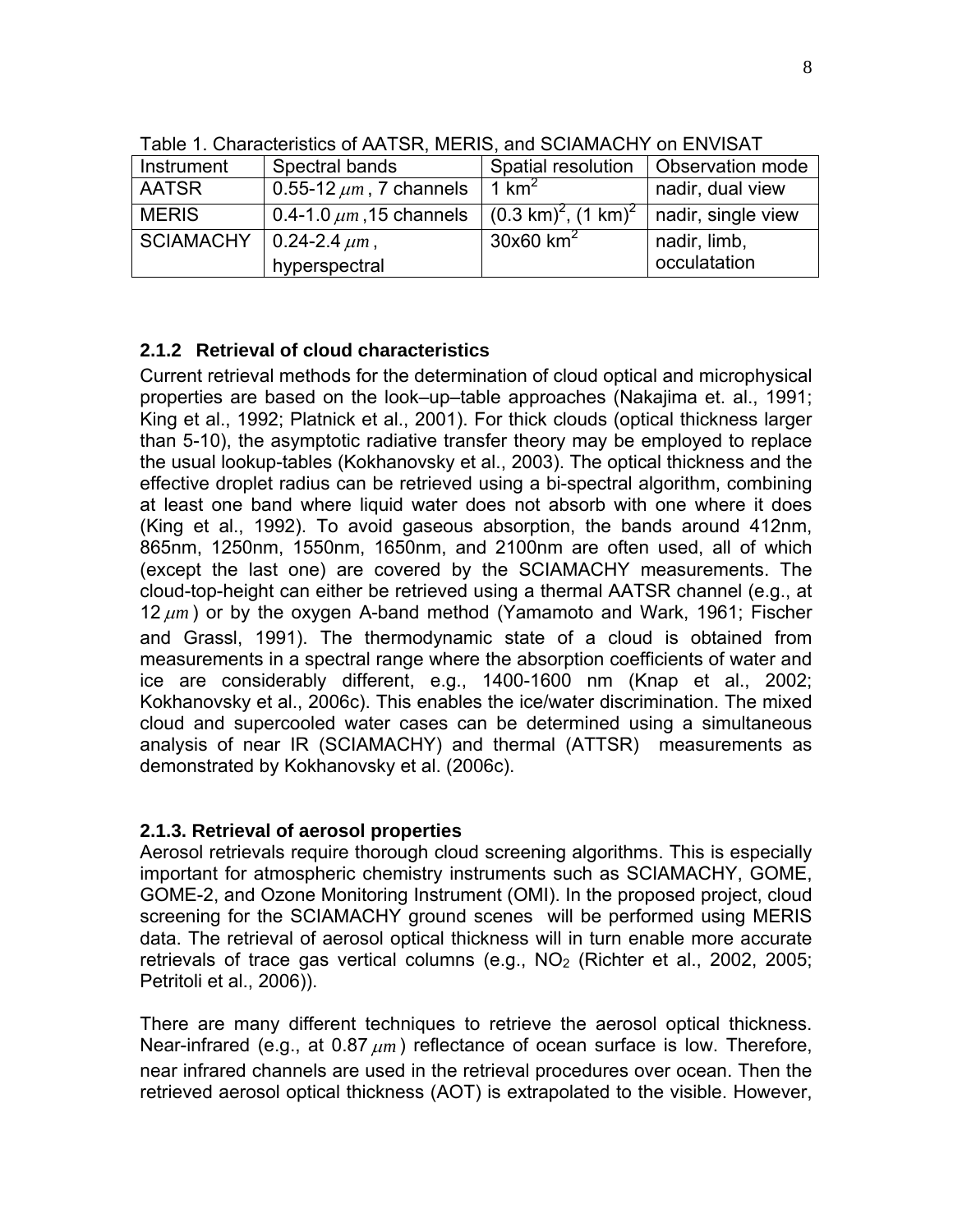these channels can not be used over land, where the reflectance in near IR is quite large. Special care must be taken over land with respect to the model of the ground reflectance. In particular, one can use algorithms which utilize the fact that the ground reflectance is low in the ultraviolet and blue regions of the spectrum (von Hoyningen–Huene et al., 2003; Hsu et al., 2004). Algorithms based on the correlation of surface reflectance in the near-infrared and the visible (Kaufman et al., 1997a,b) can also be used. The aerosol contribution to the topof-atmosphere reflectance at some channels in the near-infrared is quite small (e.g., at 1.6 <sup>μ</sup>*m* and 2.2 <sup>μ</sup>*m* ). This enables the determination of the surface albedo. The surface albedo determined in the near-infrared can be extrapolated to the visible as discussed by Kaufman et al. (1997a,b). The extrapolation procedures depend on the underlying surface type (Lee et al., 2006). In this work, the Bremen Aerosol Retrieval Algorithm (BAER) (von Hoyningen-Huene et al., 2003) will be used to retrieve the aerosol optical thickness in micro-windows of gaseous absorbers (e.g., 337 - 357 nm for BrO, 420 - 470 nm for  $NO<sub>2</sub>$ , and  $300-330$ nm for  $SO<sub>2</sub>$ ). Simultaneously, the atmospheric correction is performed and surface spectra are retrieved by BAER (von Hoyningen-Huene et al., 2006).

#### **2.1.4. Retrieval of tropospheric NO2**

Tropospheric  $NO<sub>2</sub>$  columns are arguably the most mature tropospheric product from satellite measurements. As  $NO<sub>2</sub>$  is mainly produced from surface  $NO<sub>x</sub>$ sources, its vertical profile has a large maximum close to the ground. Also, both in the case of anthropogenic and fire sources,  $NO<sub>x</sub>$  emissions are often linked to aerosol production. As a result, quantitative retrievals of tropospheric  $NO<sub>2</sub>$ columns critically depend on proper correction of cloud and aerosol effects. It therefore can be considered to be an excellent test case for the application of improved cloud and aerosol products.

Different approaches have so far been used to account for aerosol effects in the retrieval. Richter et al. (2005) use a simple climatological approach based on the LOWTRAN aerosol model. Martin et al. (2004) use aerosol properties modelled by the GEOS-chem model on a daily basis. Boersma et al. (2004) do not explicitly account for aerosols in their retrieval but argue that their cloud correction scheme implicitly also corrects for aerosol effects. All of the current approaches used are based on strong simplifications and do not use measured aerosol properties. Given the spatial and temporal variability of aerosol distributions and their correlation to tropospheric  $NO<sub>2</sub>$  concentrations, use of aerosol properties measured simultaneously with the  $NO<sub>2</sub>$  have the potential to significantly reduce the resulting uncertainties.

Cloud correction schemes in current retrievals also vary. In the IUP Bremen retrieval, data are only screened for clouds and no additional correction is applied so far (Richter and Burrows, 2002, Richter et al., 2005). Velders et al. (2001) applied a simple global correction factor without detailed cloud treatment. Martin et al. (2004) and Boersma et al. (2004) use cloud fraction and cloud top height in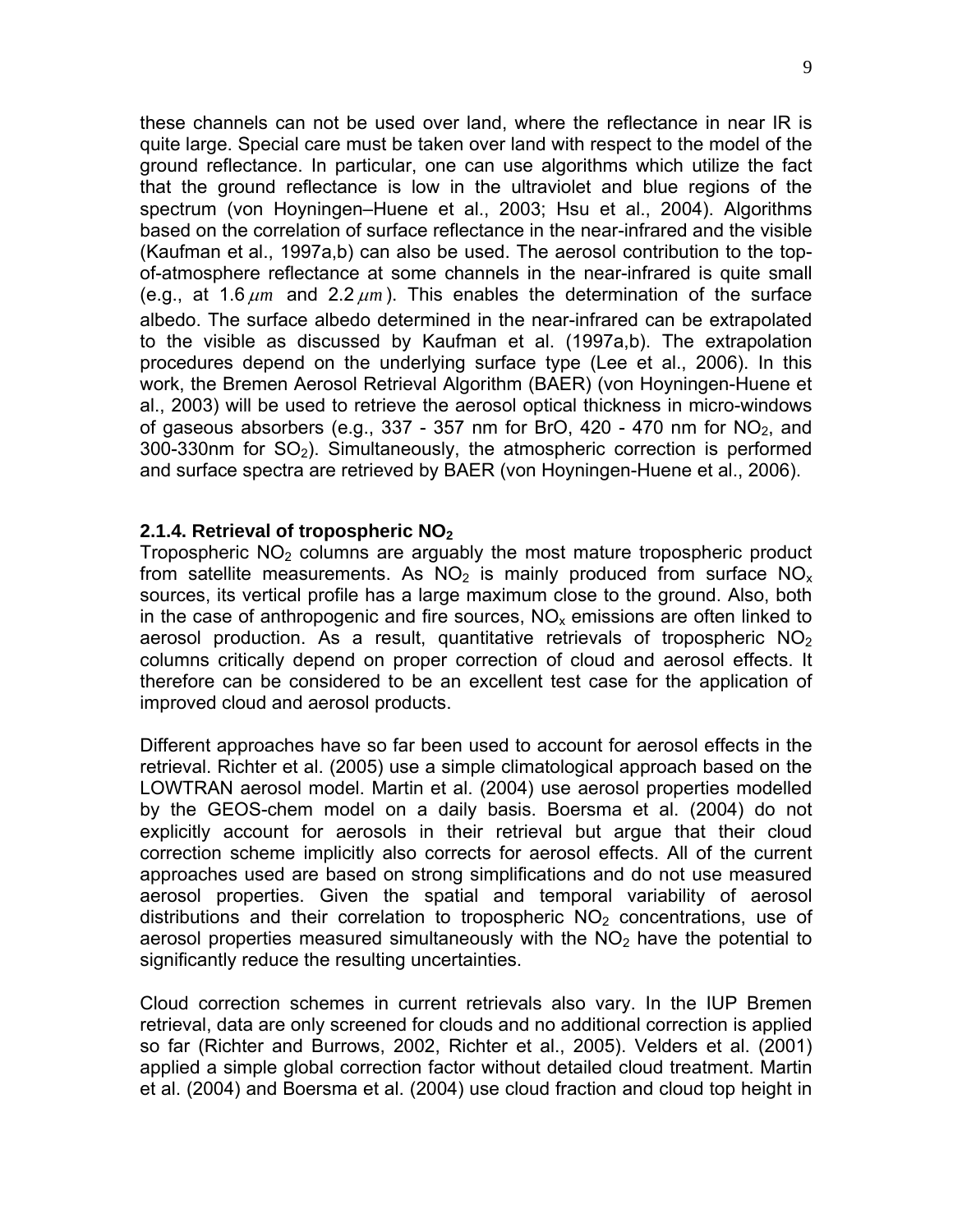combination with a model predicted  $NO<sub>2</sub>$  vertical profile to correct for cloud effects. These corrections are based on two different cloud retrieval algorithms which are both using the  $O_2$ -A absorption band. The main weakness of current cloud treatment is the large SCIAMACHY pixel size. In most cases, it leads to inhomogeneous cloud fields which can not be resolved by cloud retrievals based on SCIAMACHY data alone and the uncertainty on the vertical  $NO<sub>2</sub>$  profile. Using coincident high resolution cloud measurements (e.g., MERIS, AATSR) can reduce part of this uncertainty (Kokhanovsky et al., 2008a).

All current tropospheric  $NO<sub>2</sub>$  retrieval schemes use the GOME surface spectral reflectance climatology from Koelemeijer et al. (2003), in some cases in combination with TOMS data. The problem of this data base is that it is static and does not reflect changes in surface reflectance over time. It furthermore can not account for short-term variations, e.g., from snow fall, rain or vegetation changes and its spatial resolution is inappropriate for SCIAMACHY measurements. However, in particular for dark surfaces, even small changes in surface reflectance can have a significant effect on the  $NO<sub>2</sub>$  columns retrieved. Therefore, the application of surface reflectance values retrieved using the BAER algorithm at the time and spatial resolution of the  $NO<sub>2</sub>$  measurement have the potential to substantially reduce the uncertainties in the  $NO<sub>2</sub>$  retrieval.

### **2.1.5 Model-based validation of cloud properties**

As outlined in the introduction, we propose a model-based validation of satelliteretrieved cloud-, aerosol-, and trace gas profiles, using three-dimensional radiative transfer simulations of SCIAMACHY, MERIS, and AATSR observations for realistic synoptic cloud conditions. Previous work has shown that cloud inhomogeneity and three-dimensional effects are highly relevant for radiance calculations, e.g., (Zinner and Mayer, 2006). Sub-pixel inhomogeneity is most relevant for large pixels (e.g., SCIAMACHY) and could possibly be considered with the independent-pixel approximation (Kokhanovsky et al., 2006a). Threedimensional radiative transfer effects, on the other hand, are relevant for smaller pixel sizes (e.g. MERIS, AATSR) where the independent pixel approximation fails. For these reasons, three-dimensional radiative transfer is the natural solution to the problem. For this application, atmospheric data are required both for large spatial domains and with high spatial resolution. At DLR/IPA we will work on the generation of such cloud data sets in the framework of a Eumetsat Research Fellowship aimed at the validation of cloud property retrievals for Meteosat Second Generation (MSG). It is planned to use the output of a Numerical Weather Prediction (NWP) model, e.g., the Local Model (LM) of the German Weather Service, with spatial resolution enhanced by statistical downscaling, as input to our three-dimensional radiative transfer code MYSTIC (Monte Carlo code for the physically correct tracing of photons in cloudy atmospheres; Mayer 1999, 2000). We have shown in a feasibility study that this approach is computationally demanding but possible. In the present proposal we suggest to extend these studies, which have been focussed on cloud properties only, to the retrieval of trace gases and aerosols. This is an entirely different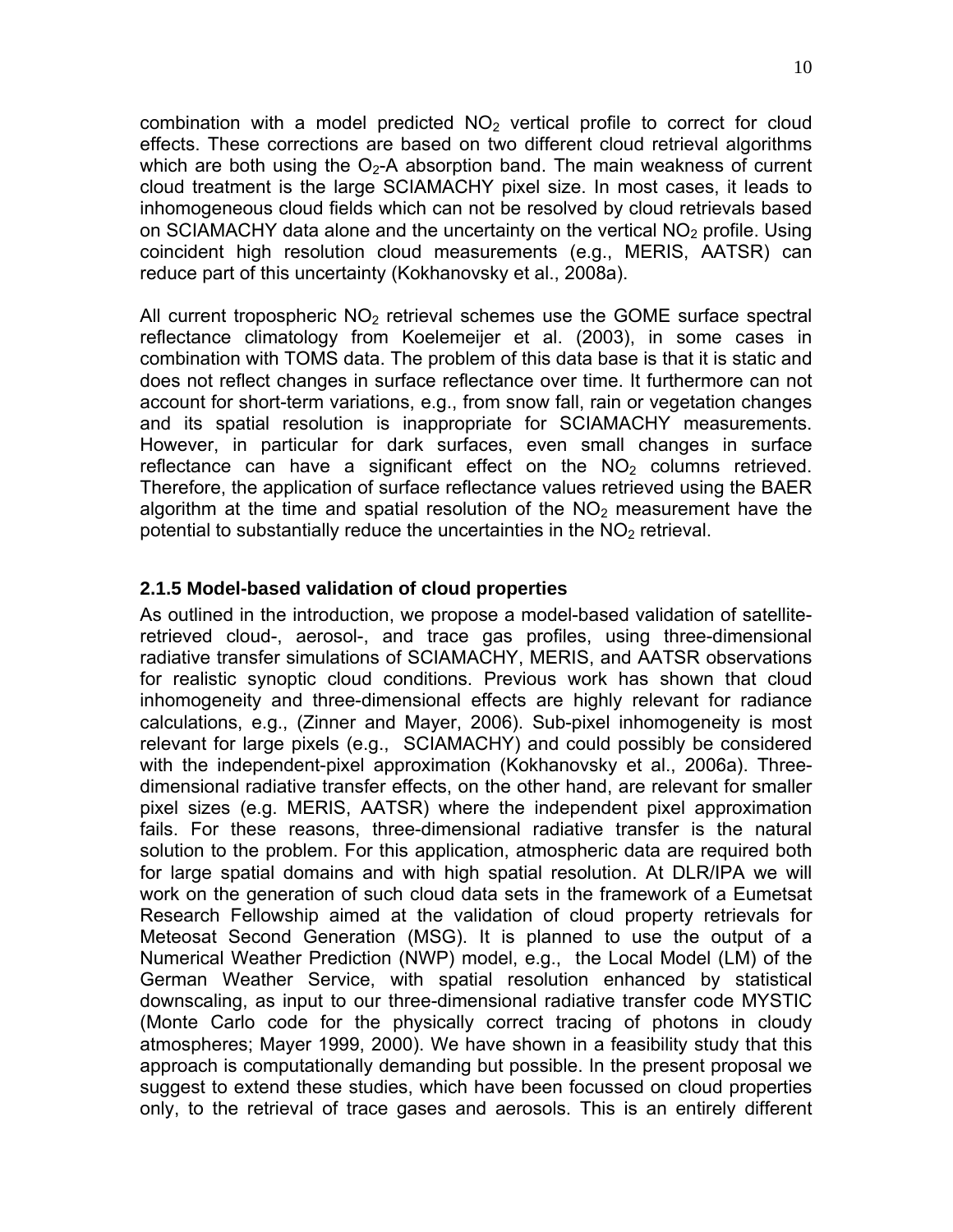problem which we will approach in a PhD work. In particular, the issues to address are:

- 1. The suggested large-scale high-resolution calculations are only feasible with a backward Monte Carlo technique such as MYSTIC. The uncertainty of the Monte Carlo result decreases only with the square root of the number of photons and hence with the square root of the computational time. In a previous DFG-project we have shown that the 3D simulation of SCIAMACHY spectra suitable for ozone column retrieval is entirely possible while the simulation of spectra suitable for  $NO<sub>2</sub>$  retrievals is possible but extremely challenging. The latter is due to the high signal-to-noise ratio required. For this purpose we will develop a novel photon-pathlength-distribution method taking advantage of the slow spectral variation of Rayleigh, cloud, and aerosol scattering and extinction, where the trace gas  $(e.g., NO<sub>2</sub>)$  absorption cross section varies rapidly (Kokhanovsky et al., 2006a). The algorithm will also enable the consideration of different trace gas profiles with a single Monte Carlo run. The use of the algorithm will be demonstrated for the case of  $NO<sub>2</sub>$  retrievals.
- 2. A carefully selected, spatially consistent set of input data (including water and ice clouds, aerosols, and trace gases) will be prepared as input to the simulation of the SCIAMACHY, MERIS, and AATSR radiance observations. These will allow us to test the hypotheses and retrievals developed in this project; in particular, the synergetic cloud screening and retrieval algorithms as well as the aerosol and trace gas retrievals. Satellite radiances will be simulated with MYSTIC, including those spectral ranges and channels required for the different retrieval techniques.
- 3. Finally, the new retrieval techniques will be tested with the artificial satellite observations; conclusions will be drawn on the accuracy of the products and recommendations for improvements will be given.

The model-based validation project is an interesting, self-contained three-year PhD topic.

### *2.2 Preliminary work, Progress report (Eigene Vorarbeiten, Arbeitsbericht)*

Preliminary work on the subject includes the development of the radiative transfer model SCIATRAN (Rozanov et al., 2005, see http://www.iup.physik.unibremen.de/sciatran) and a number of retrieval algorithms to obtain microphysical and optical properties of clouds, trace gases, and aerosols (Rozanov et al., 1998; Bovensmann et al., 1999; Kokhanovsky et al., 2003; von Hoyningen-Huene et al., 2003; Richter et al., 2005). All of them were used for the retrieval of atmospheric parameters from a number of radiometers and spectrometers, e.g., GOME and SCIAMACHY. Both GOME and SCIAMACHY were developed with the participation of IUP/IFE. The cloud retrieval algorithm SACURA (see http://www.iup.physik.uni-bremen.de/sacura), which can be also applied to inhomogeneous cloud fields, has been developed in the framework of the DFG Proposal BU 688/8-1. This algorithm shall be modified and used in the framework of this project in synergy with AATSR and MERIS retrievals over cloudy fields. Such a synergy for the classification of cloud thermodynamic state (water, ice,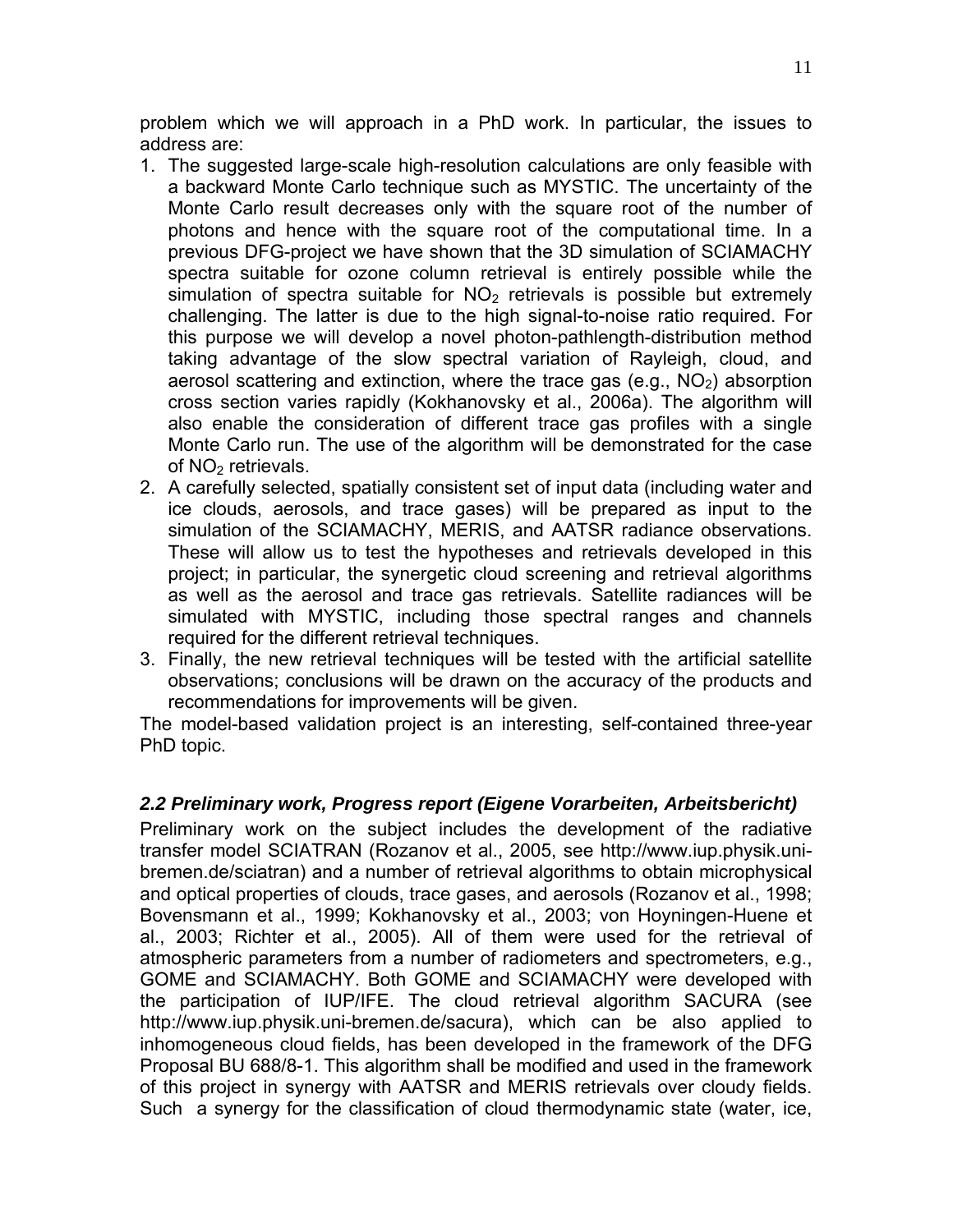mixed cloud, supercooled water) was used, e.g., by Kokhanovsky et al. (2006c) (based on the SCIAMACHY hyperspectral measurements in near IR and information coming from AATSR thermal channels for a given ground scene, see Fig.1).

In addition, if the cloud top height is known from thermal AATSR measurements, the cloud bottom height can be determined from oxygen A-band measurements of SCIAMACHY (Rozanov and Kokhanovsky, 2004). This technique was first introduced and applied to satellite data by Rozanov and Kokhanovsky (2006). It is planned to use the cloud bottom height determination technique for the retrievals in the framework of this project.

Satellite retrievals of tropospheric  $NO<sub>2</sub>$  are routinely performed at the University of Bremen using measurements from the GOME, SCIAMACHY, and GOME-2 instruments. The effect of clouds, aerosols and surface albedo have been studied with radiative transfer calculations (Nüß, 2005) and more recently in a comparison with predictions from WRF-chem model runs over the western part of the US (Heckel et al., paper in preparation). An example is shown in Fig. 2, where results from two retrieval runs using different assumptions on the aerosol loading are compared with each other.



Figure 1: The cloud phase classification scheme (Kokhanovsky et al., 2006c).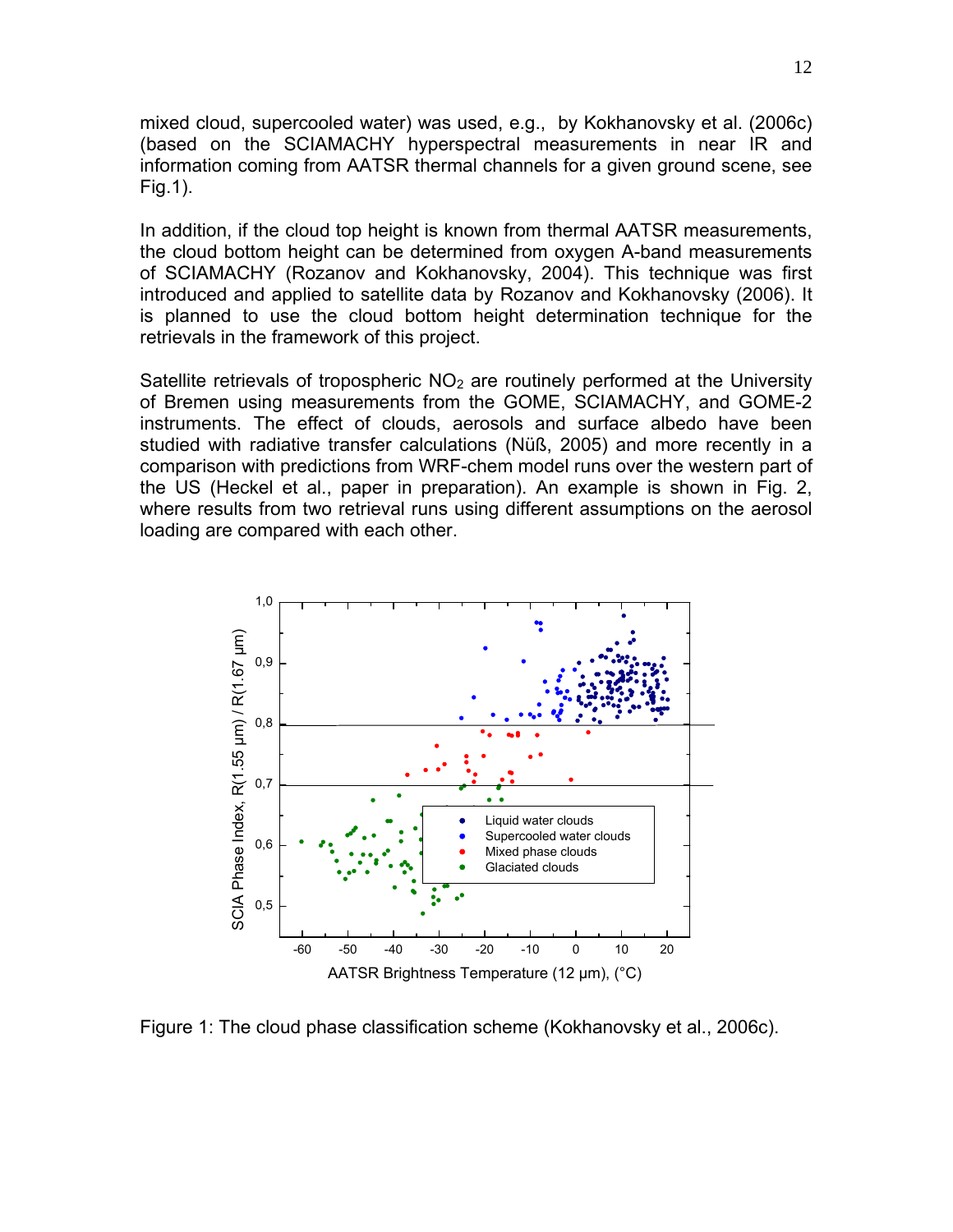

Figure 2: Comparison of SCIAMACHY NO<sub>2</sub> columns retrieved using two different aerosol scenarios. Left: IUP Bremen standard scenario, right: retrieval assuming Rayleigh only (no aerosols) atmosphere.



Figure 3: An example of a large scale artificially-generated Meteosat Second Generation (MSG) image. MSG false-colour composite for 12 August, 2005, 12:00 UTC is given on the left panel. The radiative transfer simulation of this image, based on a forecast of the German Weather Service (DWD) Local Model, is presented on the right panel.

Concerning the simulation of satellite observations we have built up considerable experience in our earlier studies on the remote sensing of inhomogeneous clouds (e.g., Zinner and Mayer, 2006), in particular with one- and three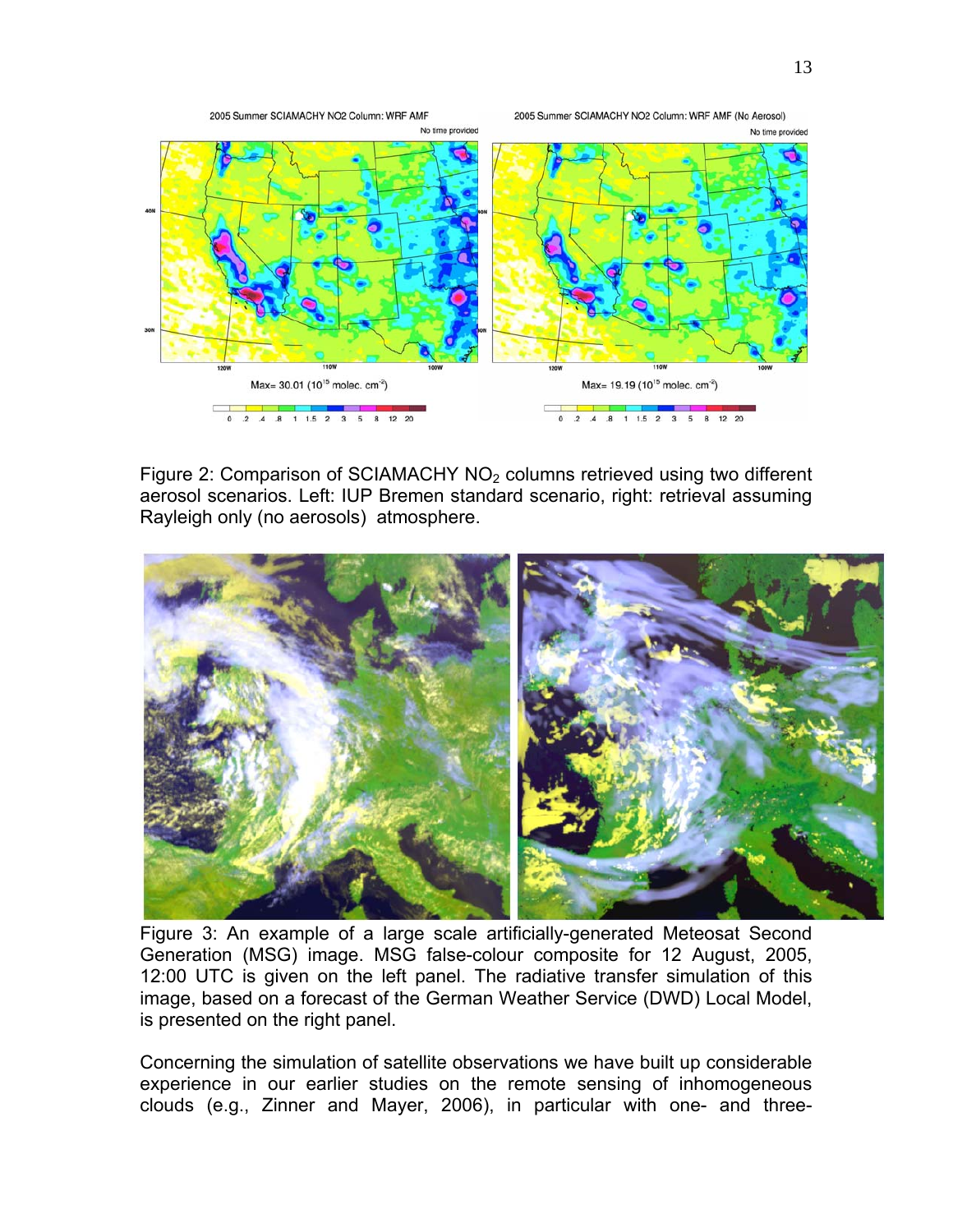dimensional radiative transfer (e.g., Mayer 1999, 2000; Mayer and Kylling, 2005) as well as with the generation of small-scale (e.g., Zinner et al., 2006) and largescale cloud fields to be used as input to three-dimensional radiative transfer studies. An example is shown in Fig. 3. This figure clearly demonstrates the feasibility of the approach, although there is a considerable potential for improvements (e.g., the over-estimation of the cirrus clouds (shown in blue in Fig. 3) and the missing mid-level clouds in the LM). For the model-based validation approach, it has also to be kept in mind that we do not require the real and the artificial images to be identical, but only that the input to the radiative transfer simulations is realistic.

These issues will be addressed in the mentioned Eumetsat Research Fellowship. In our proposed project, we will concentrate on the aerosol and trace gas related problems. In a previous DFG-Project we have simulated SCIAMACHY spectra for the retrievals of cloud-top-height and ozone column using 3-D cloud models (Kokhanovsky et al., 2006a, 2007a,b). While these studies were limited to more or less academic cases (e.g., randomly distributed cubic clouds), we are confident that realistic large-scale synoptic situations (see Fig.3) can be modelled This provides a unique opportunity for the validation of all SACURA cloud products and also the IUP trace gas and aerosol retrievals based on comprehensive 3-D simulations.

## **3. Goals and work schedule (Ziele und Arbeitsprogramm)**

### *3.1 Goals (Ziele)*

The goal of the proposal is to develop an algorithm for the simultaneous retrieval of trace gas, aerosol, and cloud characteristics for a given satellite scene using synergy of several optical instruments (namely, AATSR, MERIS, and SCIAMACHY) on board ENVISAT. The general scheme of the planned algorithm is given in Fig. 4. The algorithm will not just be a mechanic mixture of already existing separate SCIAMACHY retrieval algorithms but a number of improvements will be performed in all algorithms. In particular,

- cloud screening will be improved considerably using the synergy of different sensors on ENVISAT;
- a snow-cloud discrimination algorithm will be developed;
- the current cloud retrieval algorithm SACURA used extensively at IUP, DLR, ESA, and also at University of Marburg will be improved;
- the  $NO<sub>2</sub>$  retrieval algorithm will take into account the retrieved aerosol and cloud parameters (currently, the pre-defined aerosol model is used in the retrievals of  $NO<sub>2</sub>$  vertical columns);
- a validation of all newly developed methods and products by comparison with independent satellite data and by the model-based approach will be performed;
- temporal trends in trace gas, aerosol, and cloud parameters at different locations worldwide (including the interaction between them) will be studied;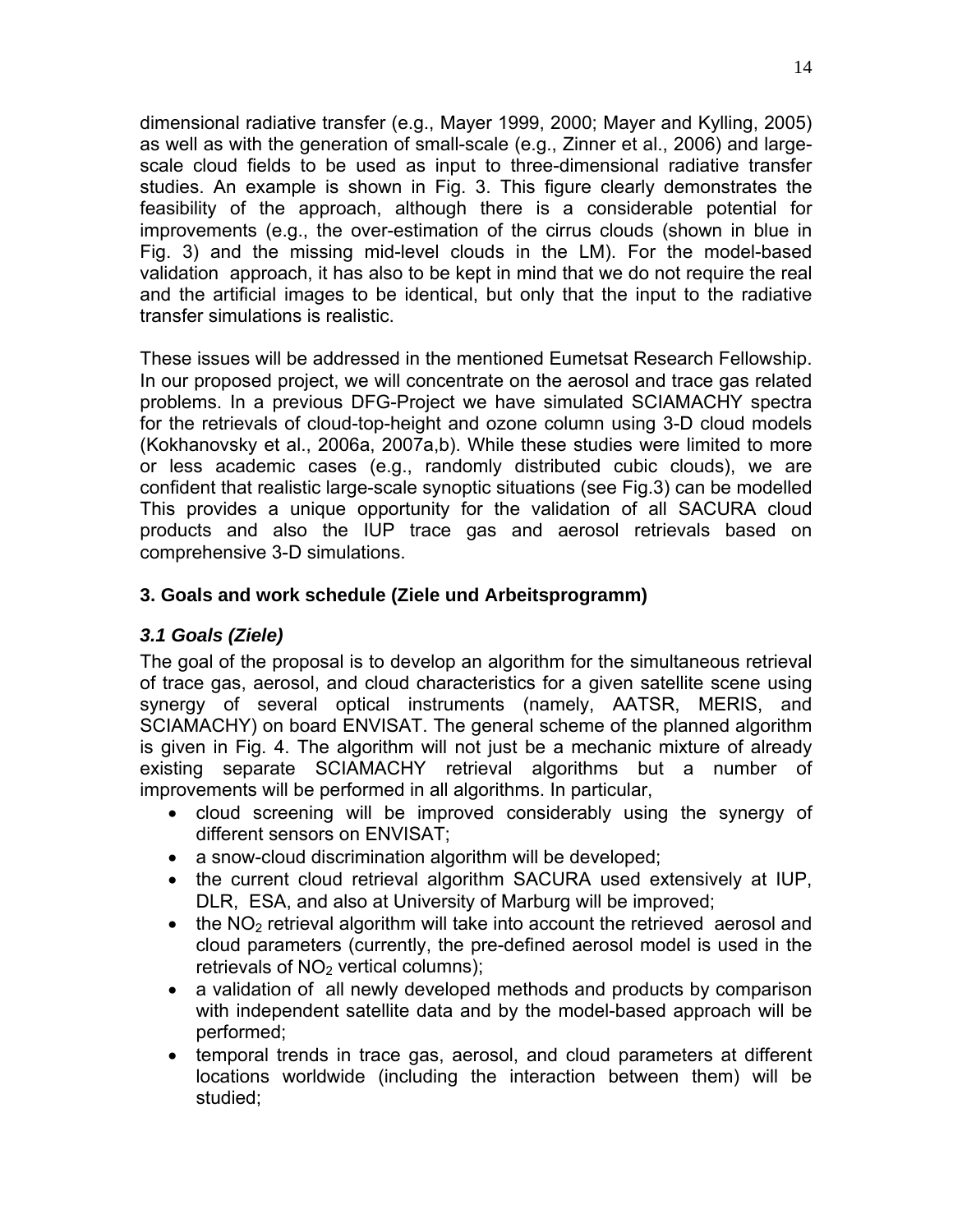• radiative forcing by clouds and aerosols will be assessed for several locations.

This work will lead to the creation of an improved simultaneous trace gasaerosol-cloud satellite retrieval algorithm at IUP. 3-D Monte-Carlo calculations with high spectral and spatial resolutions and ground-based measurements will be used to asses the accuracy of the algorithm.



Figure 4: The general scheme of the improved retrieval algorithm.

### *3.2 Work schedule (Arbeitsprogramm)*

#### **Overview**

The project is split into the following work packages:

- WP1. Development of a synergetic cloud screening algorithm
- WP2. Development of a synergetic cloud snow discrimination algorithm
- WP3. Development of improved cloud and aerosol retrieval algorithms
- WP4. Validation of the cloud and aerosol retrieval algorithms by comparison with independent satellite products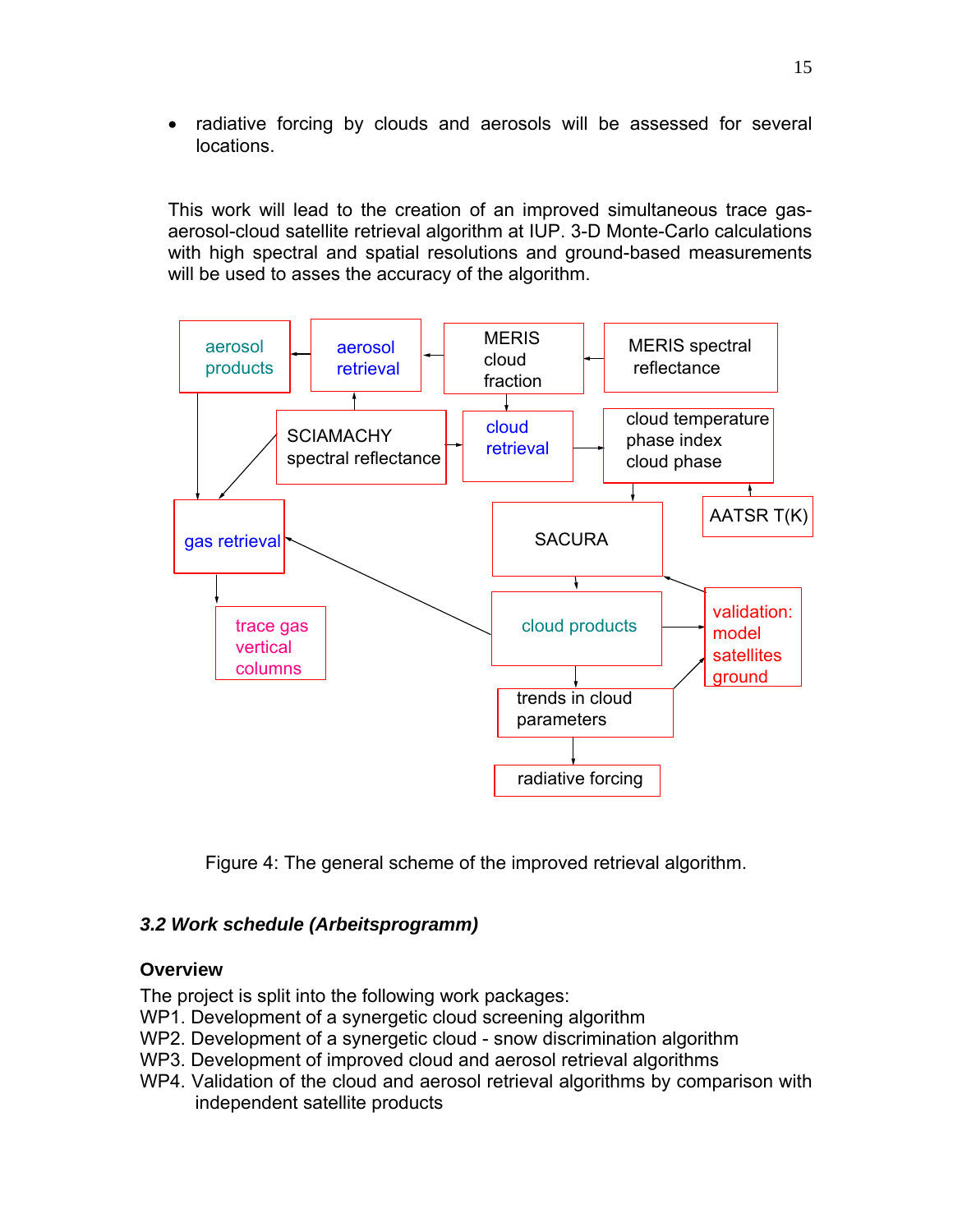- WP5. Improvement of  $NO<sub>2</sub>$  retrievals using aerosol and cloud information from previous work packages as input
- WP6. Model-based validation of the cloud, aerosol, and trace-gas retrievals
- WP7. Study of trends in aerosol, trace gas  $(NO<sub>2</sub>)$  and cloud parameters (and also trace gas – aerosol – cloud interactions) at selected locations; estimation of radiative forcing by clouds and aerosols.
- WP8. Publications and reports

The work packages of IUP and DLR/IPA are closely related. IUP needs the simulations from DLR/IPA as input for several work packages in order to develop and test the new retrieval methods. DLR/IPA, on the other hand requires the expertise of IUP to apply the trace gas retrievals. In the previous project (Kokhanovsky et al., 2006a, 2007a, b), the close collaboration between both institutes has proven to be very fruitful.

The following milestones are introduced to monitor the progress in the work schedule:

- M1. The cloud screening algorithm is developed and validated
- M2. The cloud snow discrimination algorithm is developed and validated
- M3. The modified versions of SACURA and BAER are developed
- M4. The modified versions of SACURA and BAER are validated
- M5. The improved  $NO<sub>2</sub>$  retrieval using aerosol and cloud information is developed
- M6. The tests of operational run of SACURA using combined SCIAMACHY, MERIS and AATSR data are performed
- M7. The fast Monte-Carlo model for  $NO<sub>2</sub>$  retrieval simulations is developed
- M8. The first combined SCIAMACHY/MERIS/AATSR observation is simulated
- M9. Model-based validation of cloud, aerosol, and trace gas retrievals is finished
- M10. Studies of changes in cloud and aerosols properties at several locations are accomplished
- M11. Radiative forcing by clouds and aerosols is studied using the retrieval data
- M12. Final report and publications

The schedule of the work is as follows:

- IUP: Milestones M1, M2 will be reached after 8 months. The same period of time is needed to reach milestones M3, M4. 8 months is needed to reach milestones M5, M6 and one year is requested to reach milestones M10, M11, M12.
- IPA: Milestones M7, M8, M9 are part of a PhD student work at DLR/IPA and will be accomplished within three years.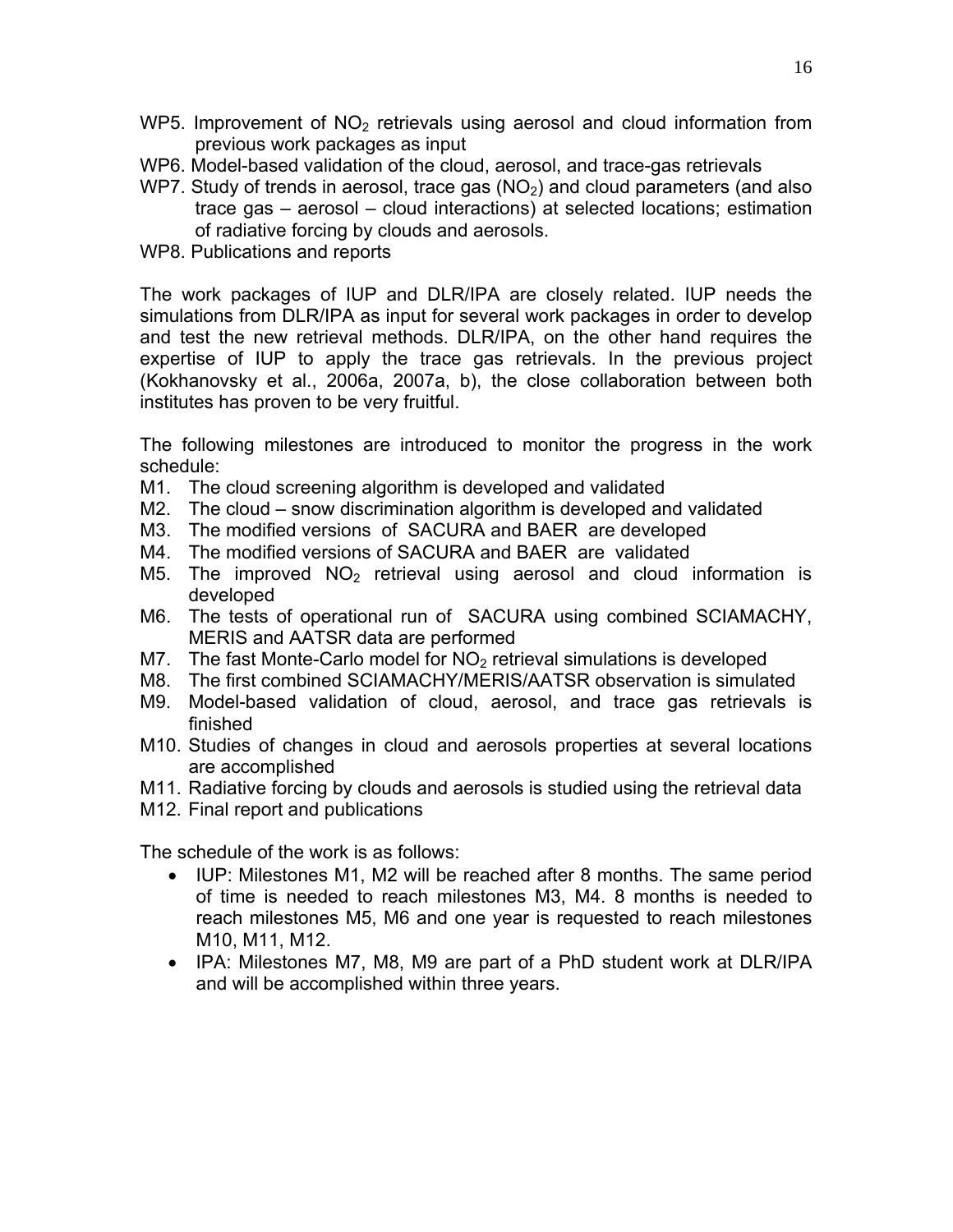#### **Detailed work schedule**

*The unified aerosol-cloud-trace gas retrieval algorithm is to be developed in WP 1-5. WP6 is aimed at the validation of the algorithm. WP7 is aimed at the operational application of the algorithms and studies of long-term trends of aerosol, trace gas, and cloud properties at selected locations.* 

### **WP1, Cloud screening**

The cloud screening algorithm must be capable to distinguish satellite pixels into several classes such as "clear", "cloudy", and "partly cloudy with the derivation of the cloud fraction". This will be done using threshold techniques for ultraviolet and visible reflectances, reflectance in the oxygen A-band absorption band, SCIAMACHY PMD measurements, spectral reflectances measured by MERIS, and AATSR thermal measurements. In particular, the following thresholds for MERIS reflectances *R* will be used to identify clear pixels (Kokhanovsky et al., 2008a):

•  $R(412nm)/R(443nm) \ge \alpha$ , where  $\alpha = 1.2$  over ocean and  $\alpha = 1.1$  over land

$$
3R(754nm)
$$

- $\frac{3R(754nm)}{2(1.15 \times 1.15^{2})} \ge 1.15$  $(412nm) + R(560nm) + R(754nm)$  $R(412nm) + R(560nm) + R(754nm)$  $\frac{3R(75 \text{ mm})}{+ R(560 \text{ nm}) + R(754 \text{ nm})} \ge 1.15$ ,
- $R(412nm) < 0.2$ .

The difference between the reflectances at 412 and 443 nm is mostly due to Rayleigh scattering. This difference is large for a clear sky. The differences are less pronounced for a cloudy sky. The second and third criteria reflect the well known fact that clouds are highly reflective white objects. The validation of cloud screening procedures will be performed by the comparison of the retrieved cloud fraction in the SCIMACHY scene with correspondent MERIS browse images and spatial distributions of reflectivity. The inter-comparison of the results with those obtained by optical instruments onboard other satellites such as Aqua, Terra, Meteosat, and CloudSat will be carried out as well. Obviously, this will be not always possible due to cloud movements. However, such comparisons can be used to identify false cloud retrievals for clear sky cases and also false clear sky retrievals for overact situations. An independent validation will be provided by the model-based approach, WP6.

### **WP2, Snow-cloud discrimination algorithm**

The visible reflectance of snow is close to that of thick clouds. Therefore, if snow areas are not screened properly, wrong results for cloud retrievals will be obtained. One needs to distinguish snow and cloud fields for an accurate trace gas retrieval. Several thresholds to identify snow will be incorporated in the retrieval algorithm. They will include:

- thresholds based on the ratio of reflectances inside and just outside of the oxygen A-band (for clouds shallow absorption A-band spectra are observed in reflected light; this is not a case for a clear sky over snow);
- near IR reflectance, which is considerably lower for snow as compared to cloud (Kokhanovsky and Schreier, 2008);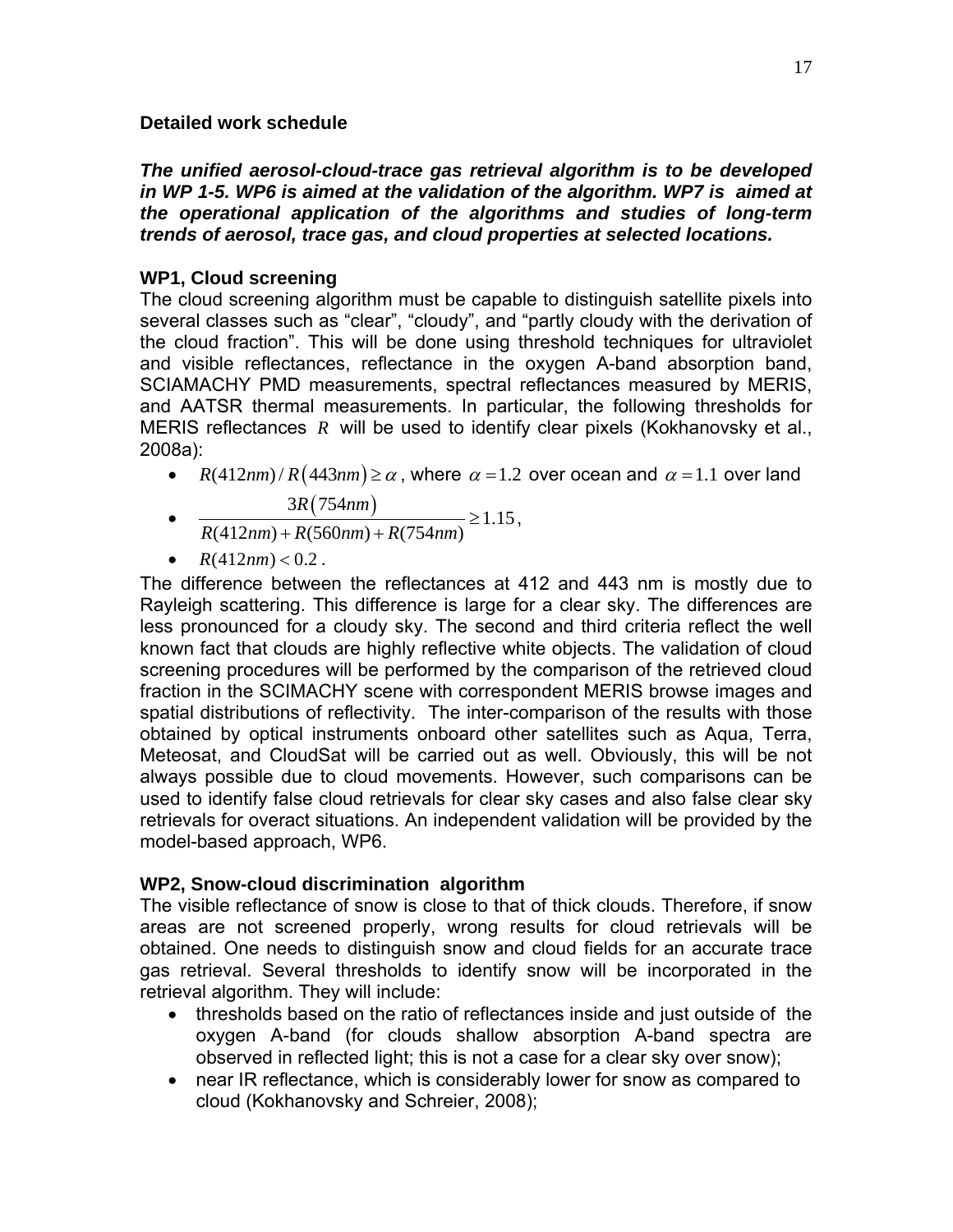- thermal channels thresholds (e.g.,  $3.7 \mu m$ , see Fig.5);
- SCIAMACHY polarization measurement devices analysis (ratio of signals in near IR and the visible);
- spatial homogeneity tests (spatial distribution of reflectivity is different for snow and clouds).

Pixels identified as snow will be used to derive the snow albedo (Kokhanovsky and Zege, 2004; Kokhanovsky and Schreier, 2008) needed for trace gas retrievals.



Figure 5: The spatial distribution of 3.7 <sup>μ</sup>*m* AATSR reflectance over the western coast of Greenland. The cloud over snow in the right corner of the picture is clearly seen. The same cloud is not observed in the corresponding visible imagery (Kokhanovsky and Schreier, 2008).

The validation of snow screening procedures will be performed using comparisons with other instruments (e.g., Meteosat, CALIPSO on CloudSat) combined with measurements in some test areas where permanent snow exists (e.g., Greenland). Due to movements of clouds, CALIPSO can be used only for the case of a clear sky or for a completely overcast sky. This will enable us to derive the probability of false alarm (the detection of a cloud – although there was no cloud at the moment of the measurements).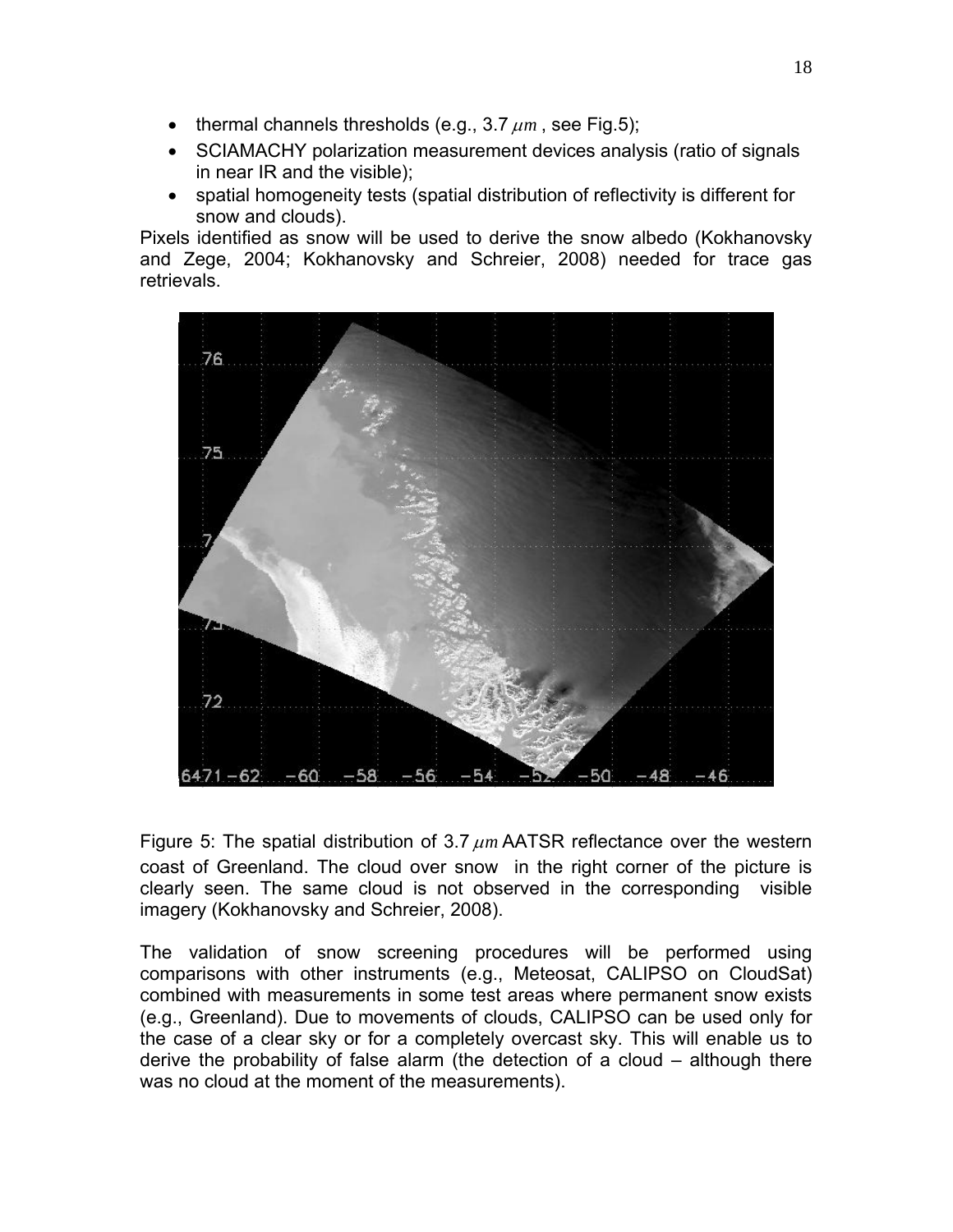### **WP3, The development of the improved cloud retrieval algorithm SACURA and BAER**

SACURA retrieves cloud optical thickness, cloud top altitude, and water droplet or ice particle sizes for overcast cloud systems using visible and near IR measurements. During this work it is intended to extend SACURA for the case of optically thin clouds using a look-up-table approach. In addition, SACURA will be improved to account for arbitrary absorption of radiation by atmospheric air with inclusions of various absorbing particles (e.g., soot and large snow crystals) following results described by Kokhanovsky and Nauss (2006). At present, SACURA is only valid for the case of small absorption with probabilities of light absorption by an elementary cloud volume no larger than 2%.

Retrievals using combined AATSR, MERIS, and SCIAMACHY data (Kokhanovsky et al., 2008a, b) will be performed at European Space Agency (ESA) facilities in Frascati (Italy) (at the place where all data are stored), installing SACURA on the ESA server. By these means, the transfer of huge satellite databases to our computers at IUP becomes unnecessary. Only results of retrievals will be taken by us from ESA computing facilities. This will be one of the first employment of a new computing option proposed to users by ESA. ESA has already selected our proposal for the determination of MERIS cloud fraction in SCIMACHY pixels and corresponding work has been commenced (see http://eogrid.esrin.esa.int/index.asp). ESA did not provide any funds to us to carry out the work. It is planned that the funds will be available from other international or national sources.

BAER will be improved to process the information contained in the SCIAMACHY top-of-atmosphere reflectance in the  $O<sub>2</sub>$  A-band. Furthermore, the absorption band of  $O_2$  -  $O_2$  (Pfeilsticker et al., 1997; Acarreta et al., 2004) as seen in the SCIAMACHY reflectance spectra will be investigated. This will enable retrievals of the aerosol height and aerosol vertical structure (Timofeyev et al., 1995; Rozanov and Kokhanovsky, 2004; Corradini and Cervino, 2006; Kokhanovsky and Rozanov, 2008). To achieve this, BAER look-up-tables will be improved and extended.

#### **WP4, The validation of SACURA and BAER products**

The modified SACURA retrieval products will include:

- cloud fraction;
- cloud optical thickness;
- cloud albedo;
- cloud thermodynamic state;
- effective size of water droplets or ice particles;
- cloud top height;
- cloud bottom height;
- snow fraction and grain size.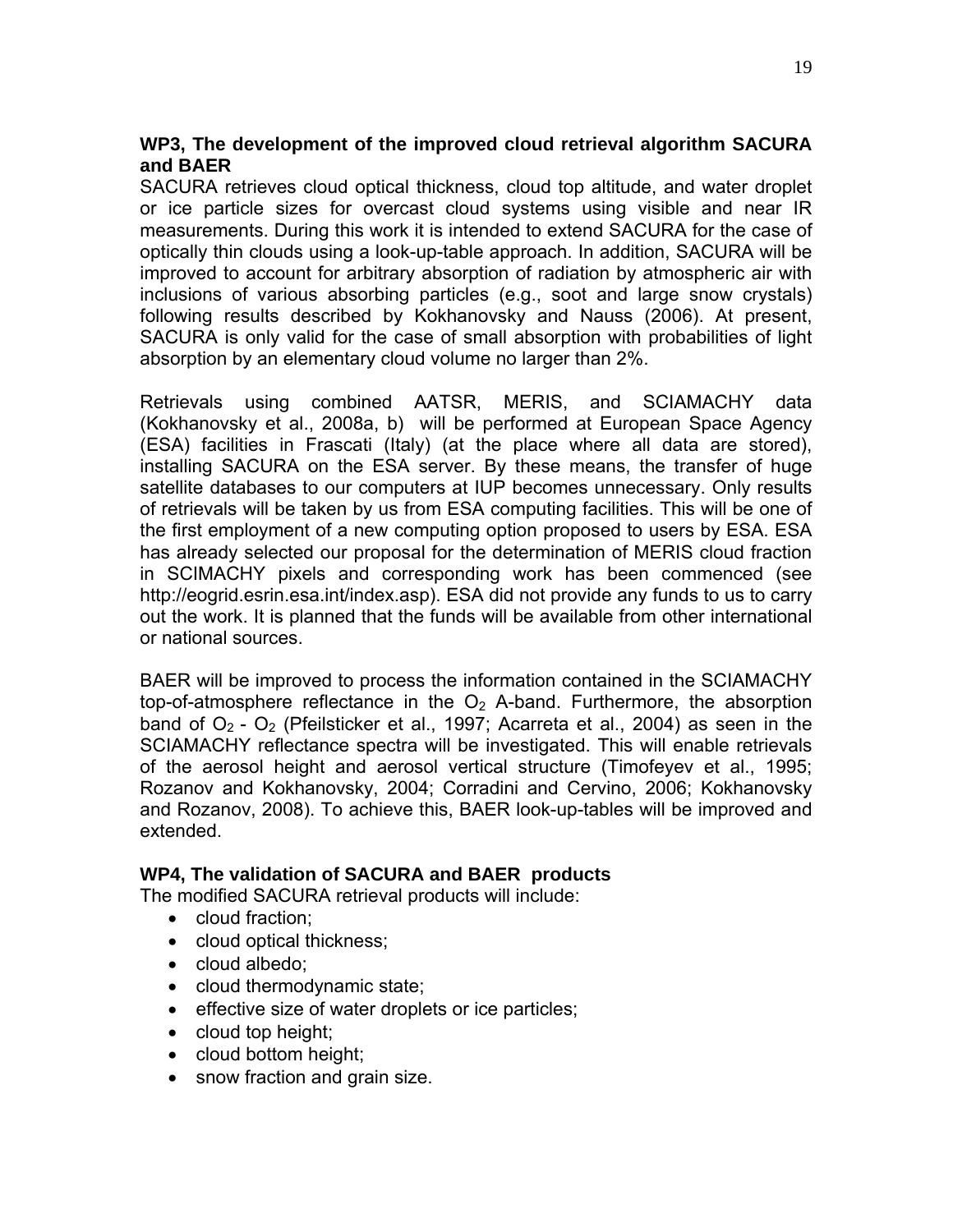The validation of retrievals is planned with the use of data from ENVISAT validation campaigns and also by analysing data from other orbiting instruments (e.g., MODIS, CALIPSO). We also plan to use a number of ground based stations such as the facilities at ARM SGP (USA) site (36.6N-97.5W) and the radar at Chilbolton (UK) (51.15N-1.43W). In addition, model-based validation of SACURA products will be performed as explained in WP6. BAER aerosol retrieval products will be evaluated using ground-based AERONET measurements and with the help of the model-based validation described in WP6.

#### **WP5, The improvement of satellite retrievals of nitrogen dioxide vertical columns**

Derived aerosol and cloud properties will be used for test cases to improve the retrieval of tropospheric  $NO<sub>2</sub>$  from measurements of the SCIAMACHY instrument. Three different scenarios will be studied: an urban situation, a biomass-burning situation and a background aerosol situation. The focus will be on quantifying the impact of aerosols and clouds on the retrieval and on studying the potential improvement by using the retrieved aerosol properties in the trace gas retrieval.

For the urban aerosol tests, the  $NO<sub>2</sub>$  time series above China will be investigated as over this area. Significant changes in aerosol loading and aerosol type are expected over the ENVISAT measurement period. It therefore is an excellent test case for the investigation of the impact of improved aerosol correction schemes, e.g., on trend assessments as presented in Richter et al. (2005). For the biomass burning test case, data over Africa will be selected, where  $NO<sub>2</sub>$  signals from soil emissions, lightning, and biomass burning can be observed depending on season and region. If possible, at least part of the data will be selected to be coincident with in-situ measurements performed during the AMMA campaigns (see, e.g., [https://www.amma-eu.org/\)](https://www.amma-eu.org/). This could provide some validation for both  $NO<sub>2</sub>$  and aerosol properties.

Validation of tropospheric  $NO<sub>2</sub>$  retrievals is still difficult due to the lack of appropriate reference data sets. However, in the current European project GEOMON (<http://geomon.ipsl.jussieu.fr/>), data sets of tropospheric  $NO<sub>2</sub>$  columns will be created both at permanent stations and on campaign basis. It is planned to use these data for a first validation of the improved  $NO<sub>2</sub>$  satellite products. In addition, the model–based validation approach as described in WP6 will used.

**WP6, Model-based validation of the cloud, aerosol, and trace-gas retrievals**  The MYSTIC Monte Carlo code will be improved to make extended simulations of SCIAMACHY, MERIS, and AATSR observations feasible. For this purpose, a new path length probability distribution technique will be developed taking advantage of the slow spectral variation of Rayleigh, cloud, and aerosol scattering and extinction, where the  $NO<sub>2</sub>$  absorption cross section varies rapidly. The algorithm will be able to account for different  $NO<sub>2</sub>$  profiles with one-and-thesame Monte Carlo run. In combination with the backward photon tracing technique, nearly arbitrarily large input data sets can be used in the simulation. A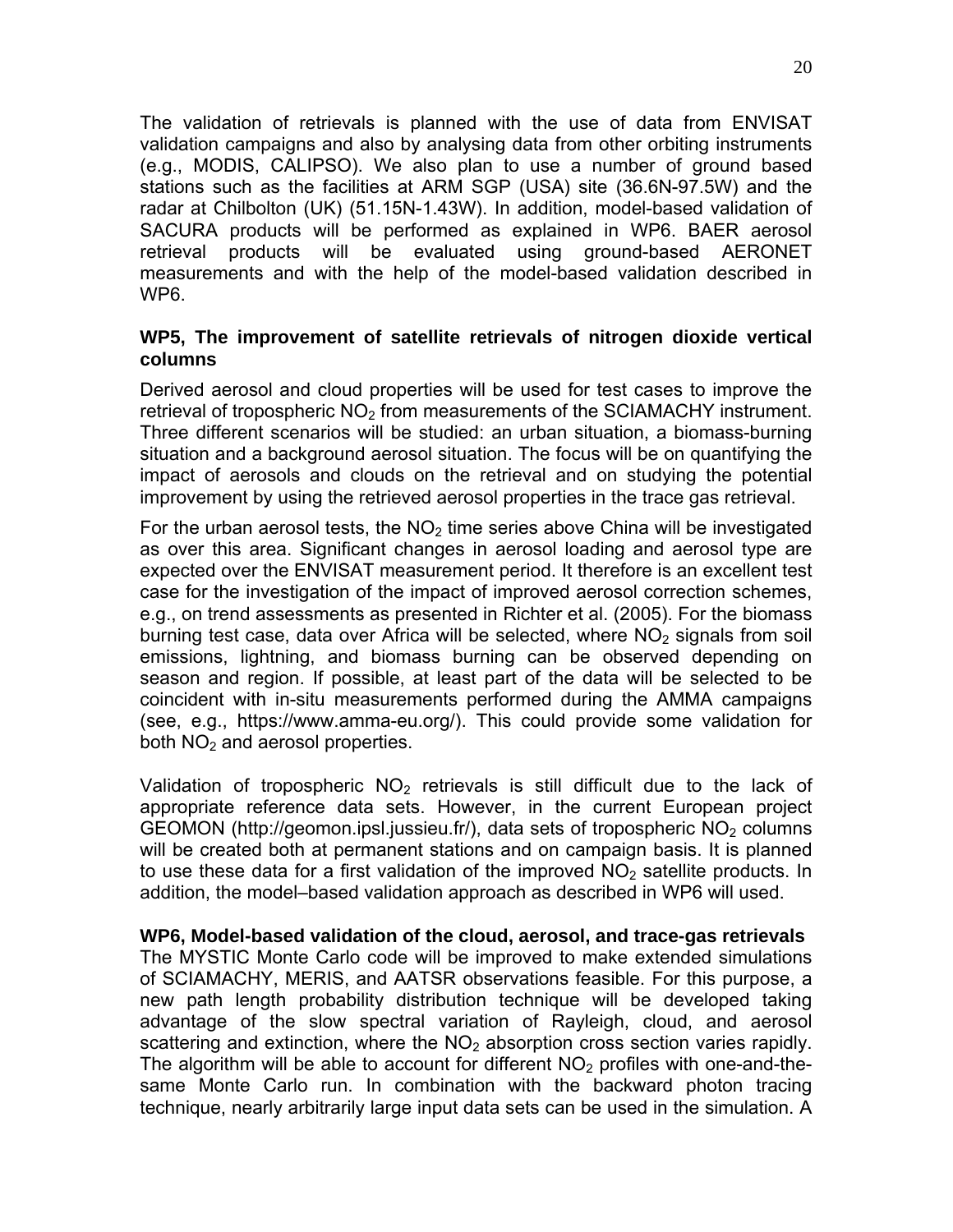carefully selected, spatially consistent set of input data sets (including water and ice clouds, aerosols, and trace gases) will be prepared to test the hypotheses and retrievals developed in this project, in particular the synergetic cloud screening and retrieval algorithms as well as the aerosol and trace gas retrievals. Satellite radiances will be simulated with MYSTIC, including those spectral ranges and channels of SCIAMACHY, MERIS, and AATSR (see table 1) required for the different retrieval techniques. Finally, the new retrieval techniques will be tested with the artificial satellite observations; conclusions will be drawn on the accuracy of the products and recommendations for improvements will be given. WP6 will provide a unique new source of data for the development and testing of trace gas retrieval algorithms (WP7).

#### **WP7, Application of the improved algorithm operationally**

BAER and SACURA will be applied operationally for AATSR, MERIS, and SCIAMACHY data at ESA facilities (Frascati, Italy) and also at IUP and at Marburg University. Retrieved data will be analysed using statistical methods with respect to understanding the global aerosol/cloud distributions and aerosolcloud interactions. In particular, average values of aerosol and cloud products on monthly and yearly basis for all available data will be derived. Furthermore, correspondent standard deviations and other statistical characteristics will be studied. Radiative forcing due to aerosols and clouds for selected regions will be investigated using radiative transfer calculations. The work in this field has already been started (Schreier et al., 2006, 2007). The areas of particular interest for this project are those with high anthropogenic pollution loads. This includes the densely populated areas of China, India, Mexico, and Europe (e.g., London, Moscow, Munich), where both aerosol and trace gas concentrations are well above background values.

#### **WP8, Publications and reports**

The results of the project will be summarized in a final report and will be published in peer-reviewed scientific journals and presented at international conferences. Also three intermediate reports will be prepared during the first two years of the project (see the time schedule of the project given in Table 2).

| <b>Months</b>   | $1 - 8$                 | $9 - 16$                | $17 - 24$               | 25-36                   | <b>Comments</b>                    |
|-----------------|-------------------------|-------------------------|-------------------------|-------------------------|------------------------------------|
| WP <sub>1</sub> |                         |                         |                         |                         | cloud screening<br>(IUP)           |
| WP <sub>2</sub> |                         |                         |                         |                         | snow - cloud discrimination        |
|                 |                         |                         |                         |                         | (IUP)                              |
| WP3             |                         | X                       |                         |                         | <b>SACURA/BAER</b>                 |
|                 |                         |                         |                         |                         | (IDP)<br><i>improvements</i>       |
| WP4             |                         | x                       |                         |                         | validation<br>'IUP'                |
| WP <sub>5</sub> |                         |                         |                         |                         | NO <sub>2</sub> retrieval<br>(IUP) |
| WP <sub>6</sub> | $\overline{\mathbf{x}}$ | $\overline{\mathbf{v}}$ | $\overline{\mathsf{x}}$ | $\overline{\mathbf{x}}$ | model-based validation (IPA)       |
| WP7             |                         |                         |                         | X                       | retrievals and analysis (IUP)      |
| WP8             |                         |                         |                         |                         | (IUP/IPA)<br>reports               |

#### Table 2. Time schedule of the project.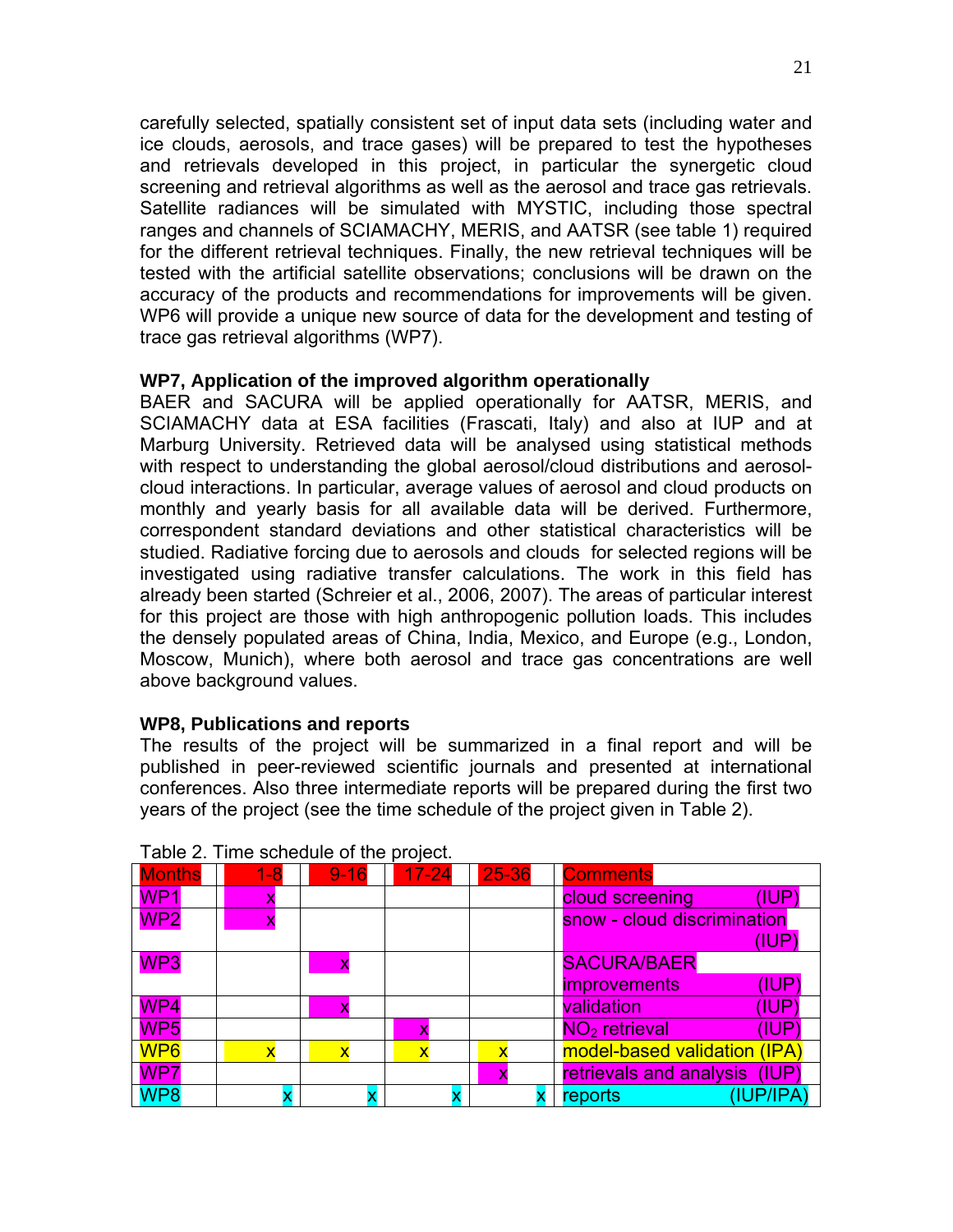#### *3.3 Experiments with humans (Untersuchungen am Menschen)*  None.

## *3.4 Experiments with animals (Tierversuche)*

None.

## *3.5 Experiments with recombinant DNA (Gentechnologische Experimente)*  None.

## **4. Funds requested (Beantragte Mittel)**

The collaboration between IUP and IPA has proven to be extremely fruitful in a previous project funded by DFG (BU 688 and MA2548), as documented in a variety of publications (see, e.g., Kokhanovsky et al., 2007a,b) and also in the report to DFG (Kokhanovsky et al., 2006a). Contributions from both institutes are required to make the project successful: IPA has the expertise in the area of radiative transfer in inhomogeneous clouds and cloud physics while IUP has the expertise on cloud, aerosol, and trace gas remote sensing with SCIAMACHY, GOME, AATSR, MERIS and MODIS.

### *4.1 Staff (Personalbedarf)*

### *1 Postdoc position for 3 years (Bat 1a) at IUP*

The Postdoc will work within WP1-5 and 7,8. It is planned that Dr. M. Schreier will take this position.

### *1 Postdoc für 3 Jahre (Bat 1a) bei IUP*

Der Postdoc ist verantwortlich für die Arbeitspakete WP 1-5 und 7, 8. Es ist geplant, dass Dr. Mathias Schreier diese Position einnimmt.

### *1PhD student position for 3 years (1/2 Bat 2a) at DLR/IPA*

The topic of the PhD thesis will be the model-based validation of cloud, aerosol, and trace gas retrievals with SCIAMACHY, AATSR, and MERIS, as described in WP6. The proposed work, in particular the generation of extended cloud scenes is a demanding task, which will certainly require much more resources than requested from DFG. The DLR/IPA request to DFG is kept as small as possible, in the realistic knowledge that a larger request would be cut anyway by the reviewers. Should the DLR/IPA contribution be reduced further, a participation of DLR/IPA in the proposed project is neither meaningful nor possible.

### *1 Doktorand für 3 Jahre (1/2 Bat 2a) bei DLR/IPA*

*Ziel der Doktorarbeit ist die Modell-basierte Validierung der neuen Wolken-, Aerosol-, und Spurengasretrievalverfahren aus SCIAMACHY, AATSR und MERIS, wie in Arbeitspaket WP6 beschrieben. Die Verwirklichung dieses Arbeitspaketes ist sehr aufwendig und nur mit beträchtlicher personeller und instrumenteller Eigenleistung von DLR/IPA möglich. Der Antrag von DLR/IPA wurde auf ein absolutes Minimum von einer Doktorandenstelle begrenzt, in dem*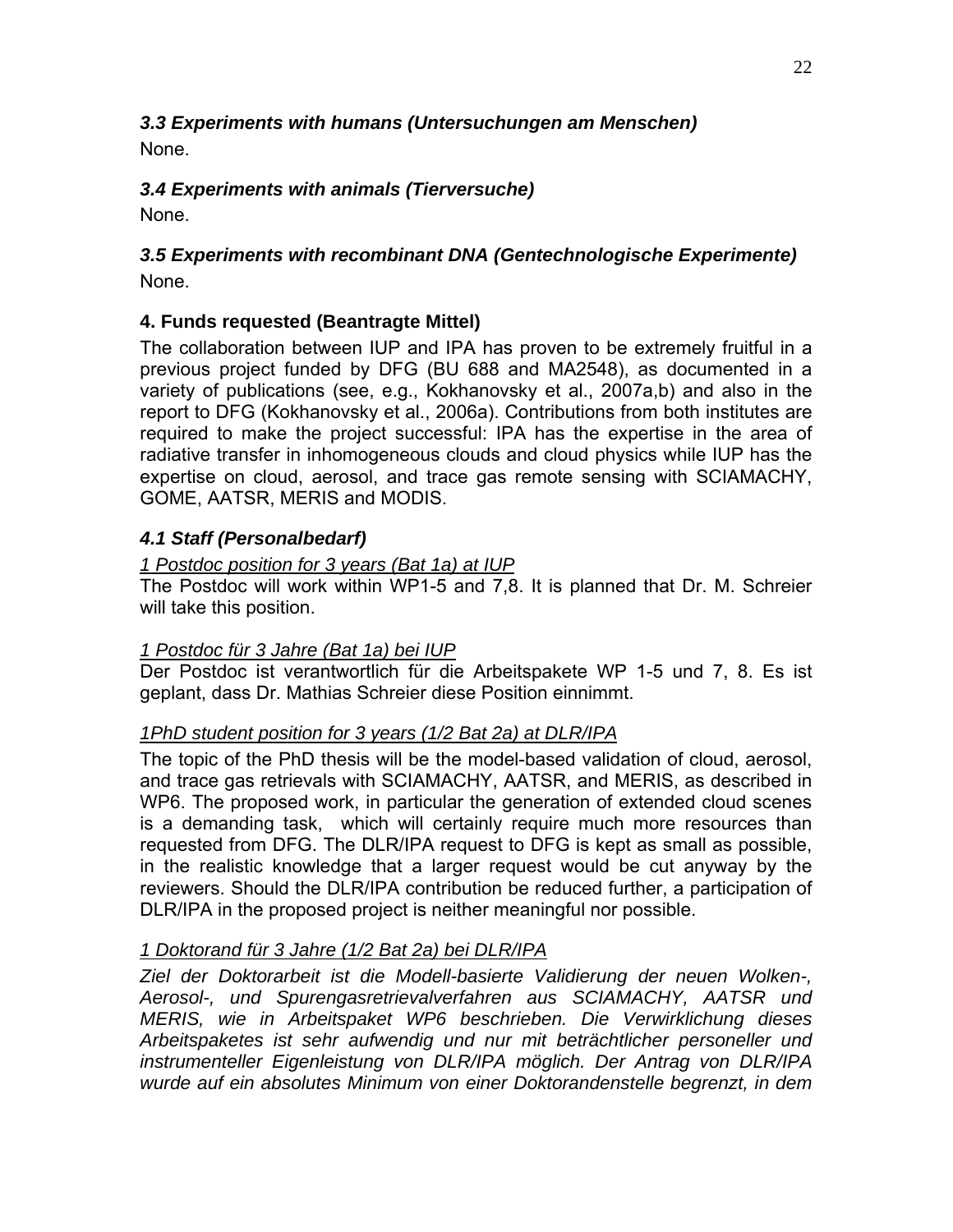*Wissen, dass höhere Forderungen sowieso gekürzt würden. Bei einer weiteren Kürzung wäre die Teilnahme von DLR/IPA weder möglich noch sinnvoll.* 

#### *4.2 Scientific equipment (Wissenschaftliche Geräte)*

None.

### *4.3 Consumables (Verbrauchsmaterial)*

| IUP: Media for data storage       | 100.-€    |
|-----------------------------------|-----------|
| <b>IUP: Poster printouts</b>      | $100.-€$  |
| <b>IUP: Publication charges</b>   | 1800.-€   |
| <b>IUP: Special literature</b>    | $1000.-€$ |
| <b>IUP: Presentation software</b> | $1000.-€$ |
| total 4.3                         | $4000.-€$ |

### *4.4 Travel expenses (Reisen)*

| UP: International conferences             | $5000 - \epsilon$  |
|-------------------------------------------|--------------------|
| UP: National conferences                  | 3000. - €          |
| DLR/IPA: Conferences and project meetings | $4500 - \epsilon$  |
| total $4.4$                               | $12500 - \epsilon$ |

1 national conference, 1 international conference per year.

#### *4.5 Other costs (Sonstige Kosten)*

None.

### **5. Preconditions for carrying out the project (Voraussetzungen für die Durchführung des Vorhabens)**

#### *5.1 Your team (Zusammensetzung der Arbeitsgruppe)*

The following people will contribute to the project without being paid for by the DFG:

#### **Prof. J. P. Burrows**

**Institutsdirektor** Phone: 0421-218-4548 Fax: 0421-218-4555 E-mail: [burrows@iup.physik.uni-bremen.de](mailto:burrows@iup.physik.uni-bremen.de)

#### **Dr. Bernhard Mayer**

Wissenschaftlicher Mitarbeiter, Abteilungsleiter Phone : 08153 282568 Fax : 08153 281841 Email : [bernhard.mayer@dlr.de](mailto:bernhard.mayer@dlr.de)

**Dr. Andreas Richter** Wissenschaftlicher Mitarbeiter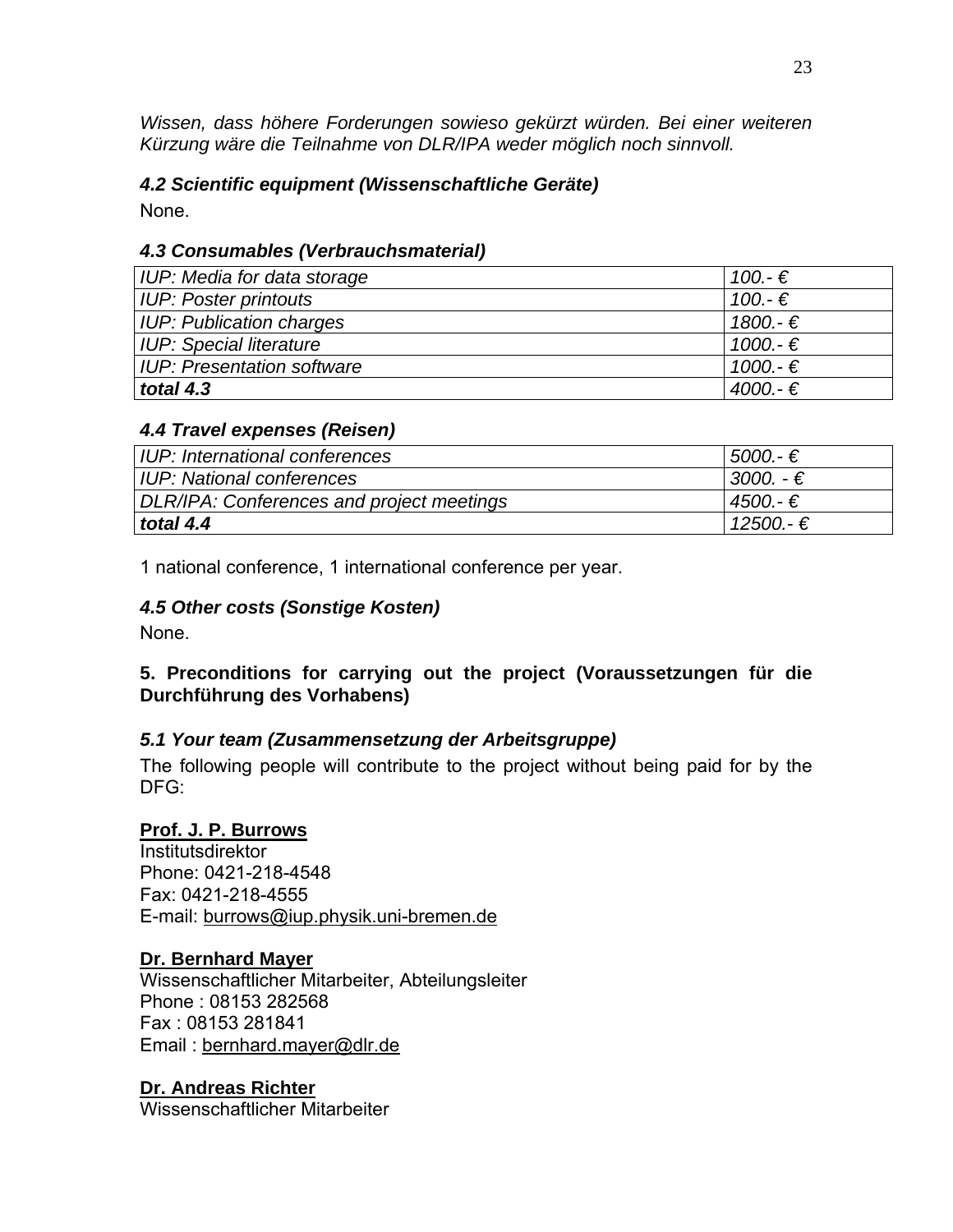Phone: 0421 218-4474 Fax: 0421 218-4555 EMail: [richter@iup.physik.uni-bremen.de](mailto:richter@iup.physik.uni-bremen.de)

#### **Dr. V. V. Rozanov**

Wissenschaftlicher Mitarbeiter Phone: 0421-218-4475 Fax: 0421-218-4555 E-mail: [rozanov@iup.physik.uni-bremen.de](mailto:%20rozanov@iup.physik.uni-bremen.de) 

### **Dr. A. A. Kokhanovsky**

Wissenschaftlicher Mitarbeiter Phone: 0421-218-4475 Fax: 0421-218-4555 E-mail: [alexk@iup.physik.uni-bremen.de](mailto:alexk@iup.physik.uni-bremen.de)

### **Dr. W. von Hoyningen-Huene**

Wissenschaftlicher Mitarbeiter Phone: 0421 218-2915 Fax: 0421-218-4555 Email: hoyning@iup.physik.uni-bremen.de

Prof. J. P. Burrows will be the overall manager of the Project.

#### *5.2 Co-operation with other scientists (Zusammenarbeit mit anderen Wissenschaftlern)*

Close cooperation with colleagues from other groups involved in radiative transfer modelling, retrieval development, cloud physics and other topics will contribute significantly to the success of the proposed project. In particular, we will cooperate with the Department of Geography of Marburg University (Dr. T. Nauss) for the development of an operational cloud retrieval algorithm.

#### *5.3 Foreign contacts and co-operations (Arbeiten im Ausland und Kooperation mit ausländischen Partnern)*

IUP and DLR/IPA are in close collaboration with scientists from many foreign countries. Of particular concern for the proposed project is the collaboration with the NASA MODIS team. Recently two IPA scientists (Dr. Tobias Zinner, funded by a DFG Research Fellowship; Dr. Luca Bugliaro, funded by DLR) were visiting NASA Goddard Space Flight Center for one year and three months, respectively, to improve this collaboration. Also the cooperation with the Institute of Physics of National Academy of Sciences of Belarus (Dr. E. P. Zege) is planned with respect to the development of the snow screening and snow retrieval algorithm. We will also collaborate with Dr. O. Colin (ESA, Frascati, Italy) with respect to the synergetic MERIS-SCIAMACHY cloud screening algorithm development and operational processing (in the framework of currently running G-POD IUP-ESA Project (http://gpod.eo.esa.int/)).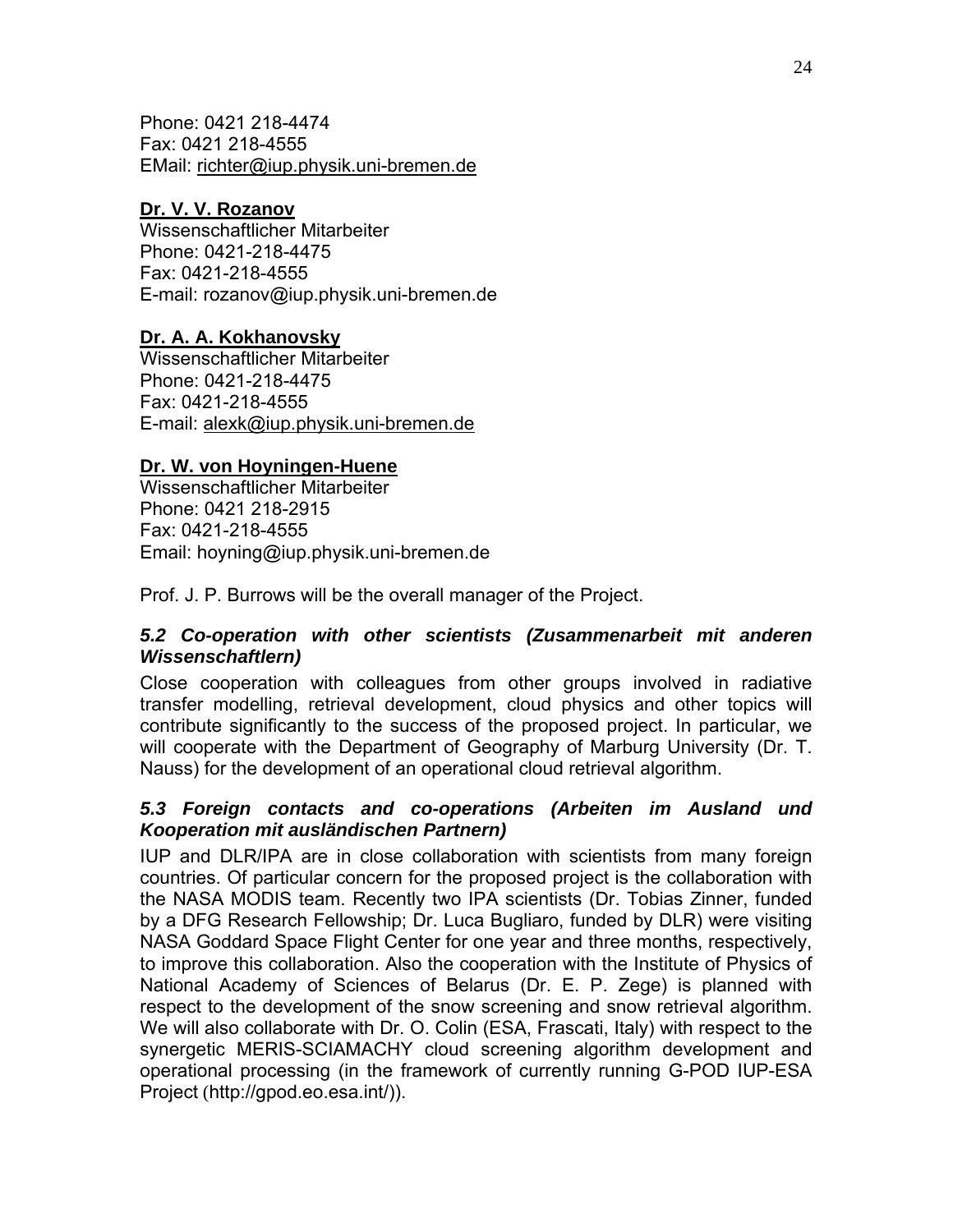## *5.4 Scientific equipment available (Apparative Ausstattung)*

The cloud retrievals are computationally very expensive. They will be performed using available hardware at IUP and DLR, paid for by IUP/Bremen University and DLR basic funding and using correspondent computing facilities at ESA (Frascati, Italy) where all data are located. The correspondent proposal has been approved by ESA. ESA has selected 10 pilot satellite remote sensing projects in total, provided that these projects are funded using independent resources (see, e.g., [http://eopi.esa.int/G-POD\)](http://eopi.esa.int/G-POD). The funding from DFG is crucial for the possibility to carry out our initiative with respect to the synergetic use of 10 years of MERIS-ATTSR-SCIAMACHY data. One- and three-dimensional radiative transfer calculations will be done on a 32-processor Linux cluster available at DLR/IPA.

### *5.5 Your institution's general contribution (Laufende Mittel für Sachausgaben)*

The computing costs will be covered by IUP basic funding. Simulations for the model-based validation will be covered by DLR basic funding and in addition in the framework of a special project at ECMWF "Remote Sensing of Water and Ice Clouds with Meteosat Second Generation".

# *5.6 Other requirements (Sonstige Voraussetzungen)*

None.

# **6. Exploitation of research findings (Wirtschaftliche Verwertung)**

The results of this project are purely scientific. A commercial exploitation is therefore not to be expected.

# **7. Declarations (Erklärungen)**

A request for funding this project has not been submitted to any other addressee. In case we submit such a request we will inform the Deutsche Forschungsgemeinschaft immediately.

*7.2 If you belong to a university who is member of the DFG you should inform the Vertrauens-dozent of your university about this application and mention this here.* 

# **8. Signature(s) (Unterschrift(en))**

Prof. Dr. J. P. Burrows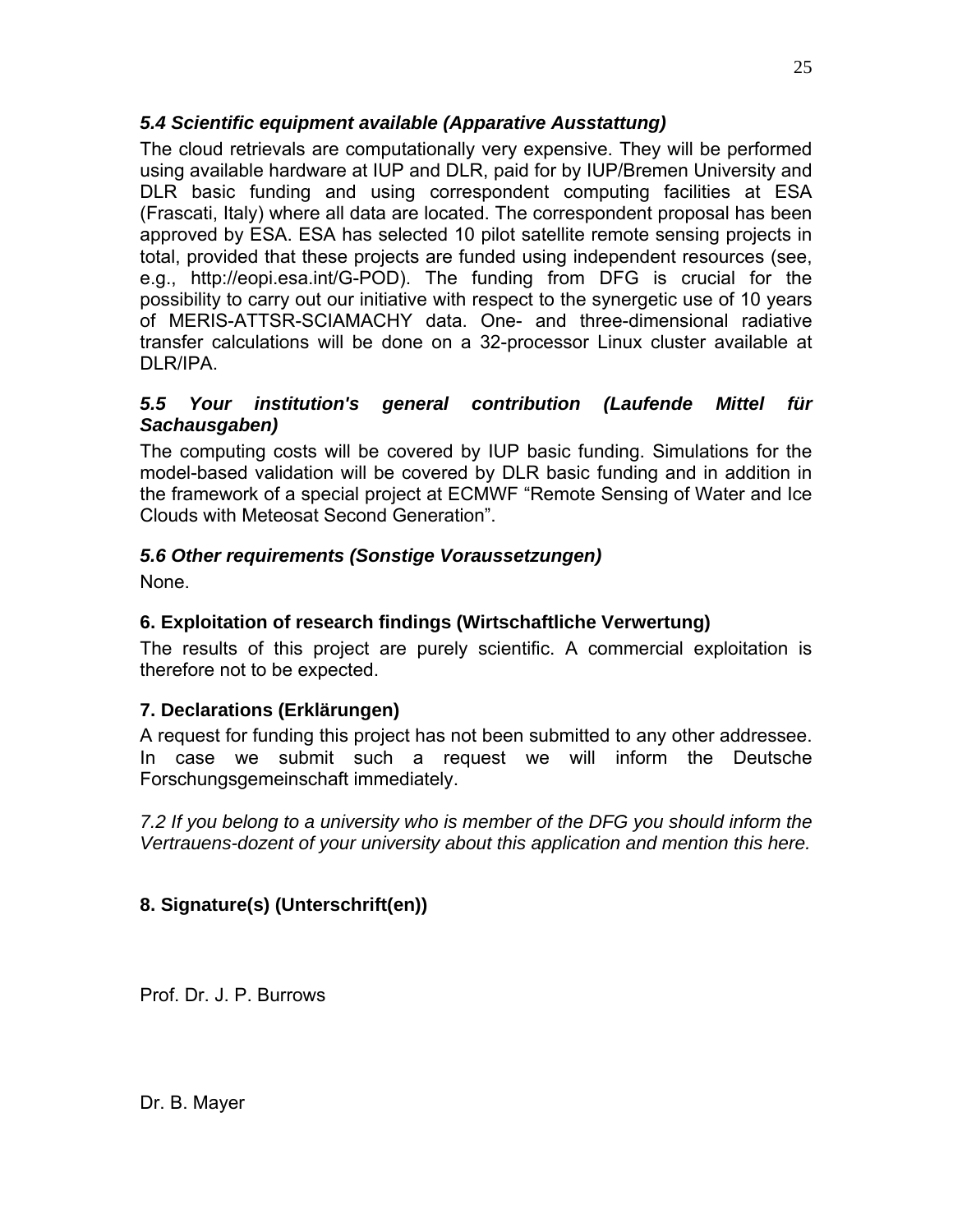#### **9 References (Literaturangaben)**

- Acarreta, J. R., J. F. De Haan, and P. Stammes, 2004: Cloud pressure retrieval using the O<sub>2</sub>-O<sub>2</sub> absorption band at 477 nm, *J. Geophys. Res.*, 109, D05204, doi:10.1029/2003JD003915.
- Boersma, K.F., H.J. Eskes and E.J. Brinksma, 2004: Error analysis for tropospheric NO2 retrieval from space, *J. Geophys. Res*. 109 D04311, doi:10.1029/2003JD003962.
- Bovensmann, H., et al., 1999: SCIAMACHY: mission objectives and measurement modes, *J. Atm. Sci,* 56, 127-150.
- Cahalan, R.F. et al., 2005: The International Intercomparison of 3D Radiation Codes (I3RC): Bringing together the most advanced radiative transfer tools for cloudy atmospheres. *Bulletin of the American Meteorological Society*, 86 1275-1293.
- Corradini, S., and M. Cervino, 2006: Aerosol extinction coefficient profile retrieval in the oxygen A-band considering multiple scattering atmosphere. Test case: SCIAMACHY nadir simulated measurements, *J. Quant. Spectr. Rad. Transfer*, 97, 354-380.
- de Graaf, M., P. Stammes, O. Torres, R. B. A. Koelemeijer, 2005a: Absorbing Aerosol Index: Sensitivity analysis, application to GOME and comparison with TOMS, *J. Geophys. Res*., 110, D01201, doi:10.1029/2004JD005178.
- de Graaf, M., et al., 2005b: SCIAMACHY Absorbing Aerosol Index calibration issues and global results from 2002–2004, *Atmos. Chem. Phys*., 5, 2385- 2394.
- de Graaf, M., P. Stammes, 2006: Spectral analyses of desert dust and biomass burning aerosol scenes, *Atmospheric Science Conference*, Frascati, Italy, May 8-12, CD-ROM Proceedings.
- Fischer, J. and H. Grassl, 1991: Detection of cloud-top height from reflected radiances within the oxygen A-band, Part 1: Theoretical studies, *J. Appl. Meteor.*, 30, 1245-1259.
- Holzer-Popp, T., and M. Schroedter-Homscheidt, 2006: Three years of ENVISAT synergetic aerosol retrieval, *Atmospheric Science Conference*, Frascati, Italy, May 8-12, CD-ROM Proceedings.
- Hsu, N.C., S. C. Tsay, M. D. King, J. R. Herman, 2004: Aerosol properties over bright- reflecting source regions**,** *IEEE Trans. on Geosci. Rem. Sens.,* 42, 557-569.
- Kanakidou, M., Tsigaridis, K., Dentener, F. J., and Crutzen, P. J., 2000: Humanactivity-enhanced formation of organic aerosols by biogenic hydrocarbon oxidation, *J. Geophys. Res*., 105, 9243- 9254.
- Kaufman, Y., et al., 1997a: Operational remote sensing of tropospheric aerosol over the land from EOS-MODIS, *J. Geophys. Res*., D102, 17051-17061.
- Kaufman, Y., et al., 1997b: The MODIS 2.1  $\mu$ m channel Correlation with visible reflectance for use in remote sensing of aerosol, *IEEE Trans. Geos. and Remote Sens.*, 35, 1286-1298.
- King, M. D. et al., 1992: Remote sensing of cloud, aerosol and water vapour properties from the Moderate Resolution Imaging Spectrometer (MODIS)*, IEEE Trans. Geosci. Remote Sens.,* 30, 2-27.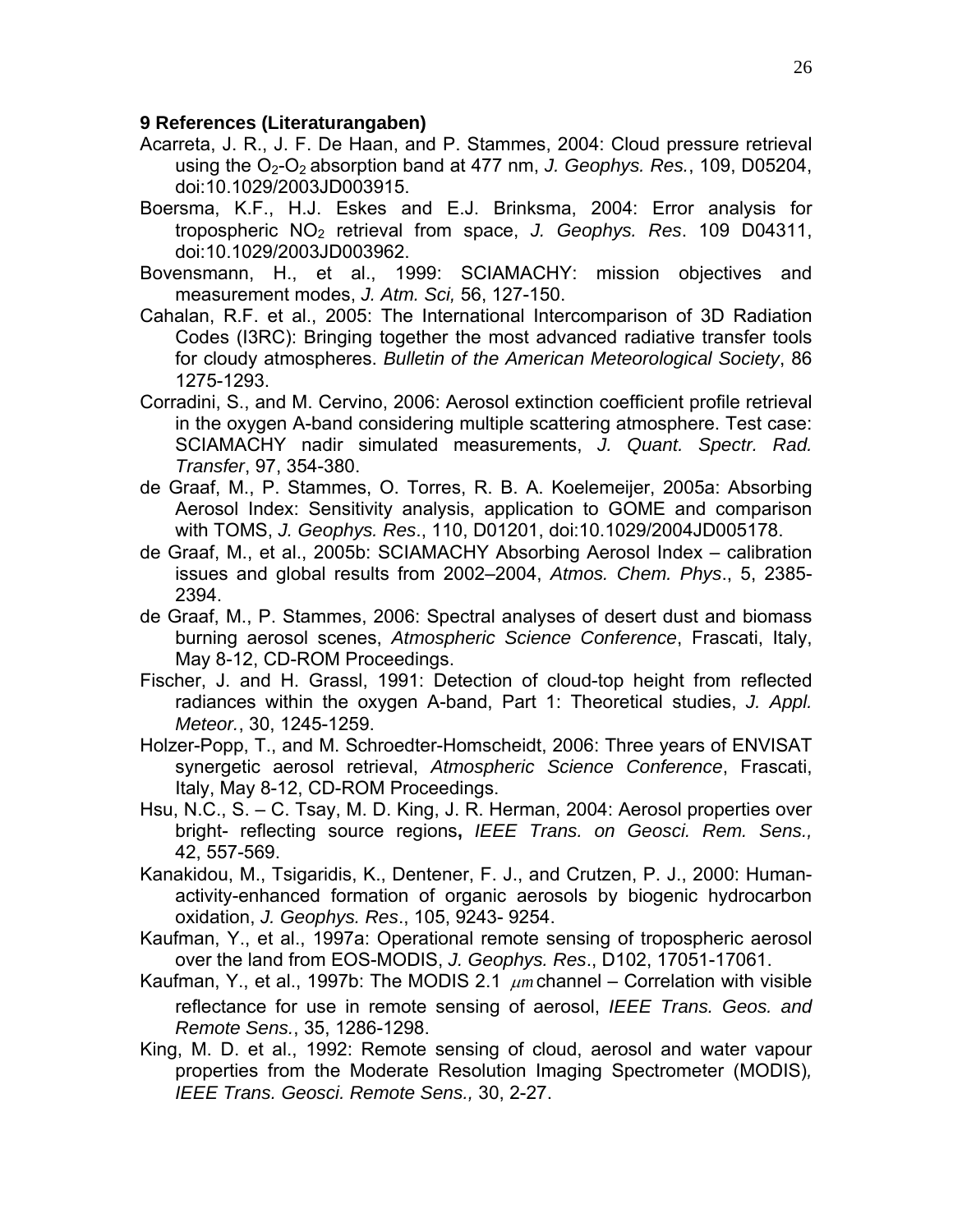- Knap, W. H., et al., 2002: Cloud thermodynamic-phase determination from nearinfrared spectra of reflected sunlight, *J. Atm. Sci*., 59, 83-96.
- Koelemeijer R. B. A., J. F. de Haan, and P. Stammes, 2003: A database of spectral surface reflectivity in the range 335–772 nm derived from 5.5 years of GOME observations, J. Geophys. Res., 108 (D2), 4070, doi:10.1029/2002JD002429.
- Kokhanovsky, A. A., et al., 2003: A semi-analytical cloud retrieval algorithm using backscattered radiation in 0.4-2.4 micrometers spectral region, *J. Geophys. Res*., 108, 4008, doi:10.1029/2001JD001543.
- Kokhanovsky, A. A., E. P. Zege, 2004: Scattering optics of snow, *Applied Optics*, 43, 1589-1602.
- Kokhanovsky, A. A., T. Nauss, 2006: Reflection and transmission of solar light by clouds: asymptotic theory, *Atmos. Chem., Phys.,* 6, 5537-5545.
- Kokhanovsky, A. A., et al., 2006a: Remote sensing of trace gases, aerosols, and clouds from measurements of upwelling radiation by GOME onboard ERS-2 and SCIAMACHY onboard ENVISAT under inhomogeneous cloud conditions*, Final report for DFG Projects BU 688/1,2 and MA2548/*1, Bremen: Bremen University.
- Kokhanovsky, A. A., et al., 2006b: The SCIAMACHY cloud products derived using semi-analytical cloud retrieval algorithm, *Atmospheric Science Conference*, Frascati, Italy, May 8-12, CD-ROM Proceedings.
- Kokhanovsky, A. A., et al., 2006c: The cloud phase discrimination from a satellite, *IEEE Trans. Geosci. Rem. Sens., Letters*, 3, 103-106.
- Kokhanovsky, A. A., B. Mayer, V. V. Rozanov, K. Wapler, L. N. Lamsal, M. Weber, J. P. Burrows, U. Schumann, 2007a: Satellite ozone retrieval under broken cloud conditions: an error analysis based on Monte Carlo simulations, *IEEE Trans. Geosci. Rem. Sens*., 45, 187-194.
- Kokhanovsky, A. A., B. Mayer, V. V. Rozanov, K. Wapler, J. P. Burrows, U. Schumann, 2007b: The influence of broken cloudiness on cloud top height retrievals using nadir observations of backscattered solar radiation in the oxygen A-band, *J. Quant. Spectr. Rad. Transfer*, 103, 460-477.
- Kokhanovsky, A. A., and V. V. Rozanov, 2008: The determination of the dust cloud altitude from a satellite using hyperspectral measurements in a gaseous absorption band, *IEEE Trans. Geosci. Remote Sens., Letters*, submitted.
- Kokhanovsky. A. A., W. von Hoyningen-Huene, J. P. Burrows, 2008a: The determination of the cloud fraction in the SCIAMACHY ground scene using MERIS spectral measurements, *Int. J. Remote Sens*., in press.
- Kokhanovsky, M. Schreier, W. von Hoyningen-Huene, 2008b: The comparison of spectral top-of-atmosphere reflectances measured by AATSR, MERIS, and SCIAMACHY onboard ENVISAT, *IEEE Trans. Geosci. Remote Sens., Letters*, 5, 53-56.
- Kokhanovsky. A. A., M. Schreier, 2008: The determination of the snow specific surface area, albedo, and effective grain size using AATSR spaceborne measurements, *Int. J. Remote Sens.,* in press.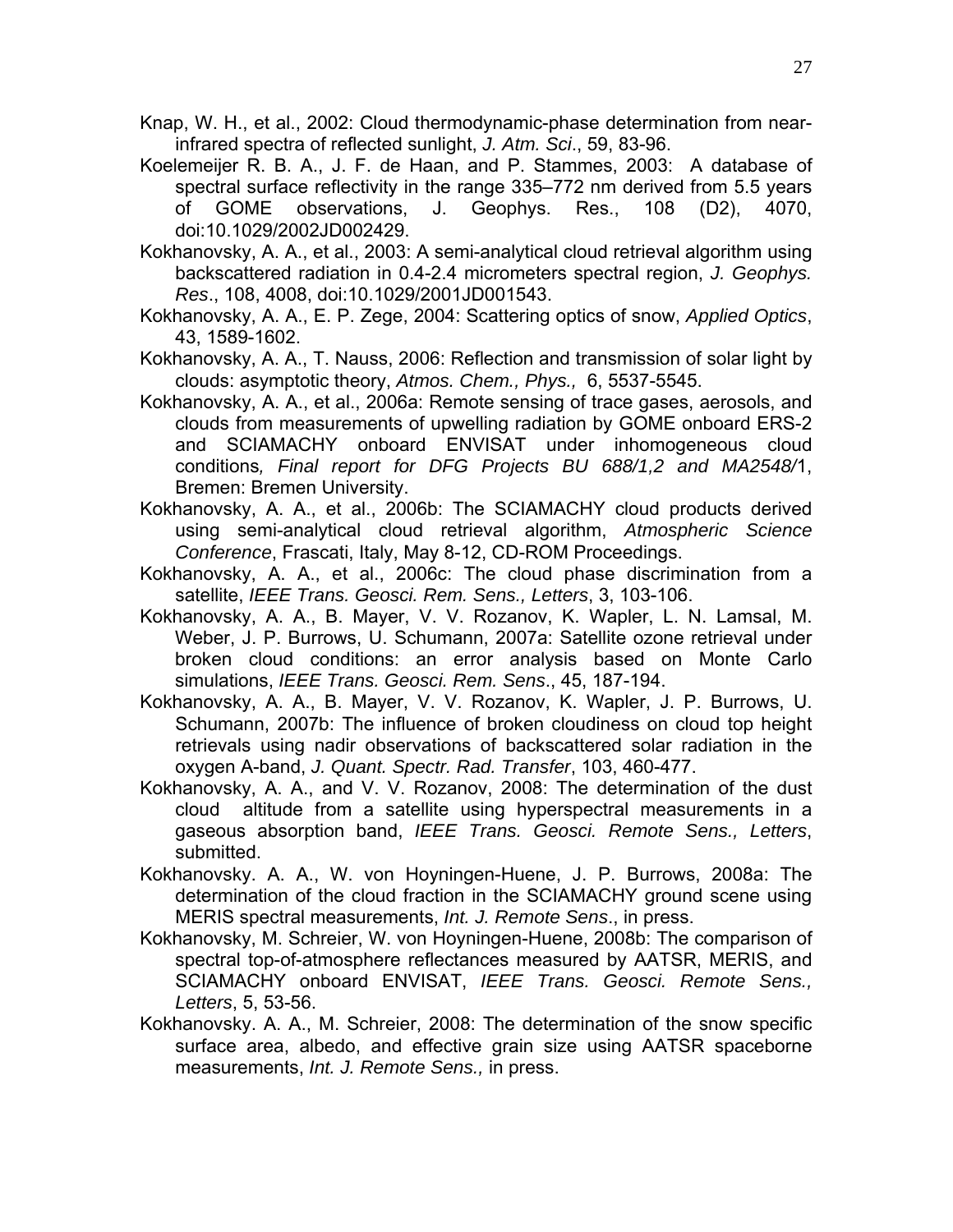- Lee, K.-H., et al., 2006: Influence of land surface effects on MODIS aerosol retrieval using the BAER method over Korea, *Int. J. Rem. Sens*., 27, 2813- 2830.
- Loyola, D., 2004: Automatic cloud analysis from polar orbiting satellites using neural network and data fusion techniques*, IEEE Intern. Geosci. and Remote Sens. Symposium*, Proceedings, 4, 2430-2534.
- Martin, R. V., D. J. Jacob, K. Chance, T. P. Kurosu, P. I. Palmer and M. J. Evans, Global inventory of nitrogen oxide emissions constrained by space-based observations of NO2 columns, *J. Geophys. Res.*, 108, 4537-4548, 2003.
- Mayer, B., 1999: I3RC phase 1 results from the MYSTIC Monte Carlo model. In "Intercomparison of three-dimensional radiation codes: Abstracts of the first and second international workshops", 49-54. University of Arizona Press, ISBN 0-9709609-0-5.
- Mayer, B., 2000: I3RC phase 2 results from the MYSTIC Monte Carlo model. In "Intercomparison of three-dimensional radiation codes: Abstracts of the first and second international workshop", 107-108. University of Arizona Press, ISBN 0-9709609-0-5.
- Mayer, B. and A. Kylling, 2005: Technical note: The libRadtran software package for radiative transfer calculations. Description and examples of use. *Atmospheric Chemistry and Physics*, 5: 1855-1877.
- Nakajima, T., et al., 1991: Determination of the optical thickness and effective particle radius of clouds from reflected solar radiation measurements. Part I. Theory, *J. Atm. Sci.*, 47, 1878-1893.
- Nüß, J. H., 2005: [An improved tropospheric NO2 retrieval for GOME and](http://www.iup.uni-bremen.de/doas/paper/diss_05_nuess.pdf)  [SCIAMACHY,](http://www.iup.uni-bremen.de/doas/paper/diss_05_nuess.pdf) PhD Thesis, University of Bremen.
- Petritoli, A., et al., 2006: Tropospheric  $NO<sub>2</sub>$  column and AOD from SCIAMACHY: a case study on the aerosol effect on the  $NO<sub>2</sub>$  retrieval, CD-ROM Proc. of the Atmospheric Science Conference, 8-12 May 2006 – ESA ESRIN.
- Pfeilsticker, K., F. Erle, U. Platt, 1997: Absorption of solar radiation by atmospheric O4*, J. Atmos. Sci.,*, 54, 934-939.
- Platnick, S., et al., 2001: A solar reflectance method for retrieving the optical thickness and droplet size of liquid water clouds over snow and ice surfaces, *J. Geophys. Res.*, D106, 15185-15199.
- Richter, A., J. P. Burrows, 2002: Tropospheric  $NO<sub>2</sub>$  from GOME measurements, *Adv. Space Res*., 29, 1673-1683.
- Richter, A., J. P. Burrows, H. Nüss, C. Granier, U. Niemeier, 2005: Increase in tropospheric nitrogen dioxide over China observed from space, *Nature*, 437, 129-132.
- Rozanov, V. V., T. Kurosu, and J. Burrows, 1998: Retrieval of atmospheric constituents in the UV visible: A new quasi-analytical approach for the calculation of weighting functions, *J. Quant. Spectrosc. Radiat. Transfe*r, 60, 277–299.
- Rozanov, V. V., and A. A. Kokhanovsky, 2004: Semianalytical cloud retrieval algorithm as applied to the cloud top altitude and the cloud geometrical thickness determination from top-of-atmosphere reflectance measurements in the oxygen A band, *J. Geophys. Res*., 109, doi:10.1029/2003JD004104.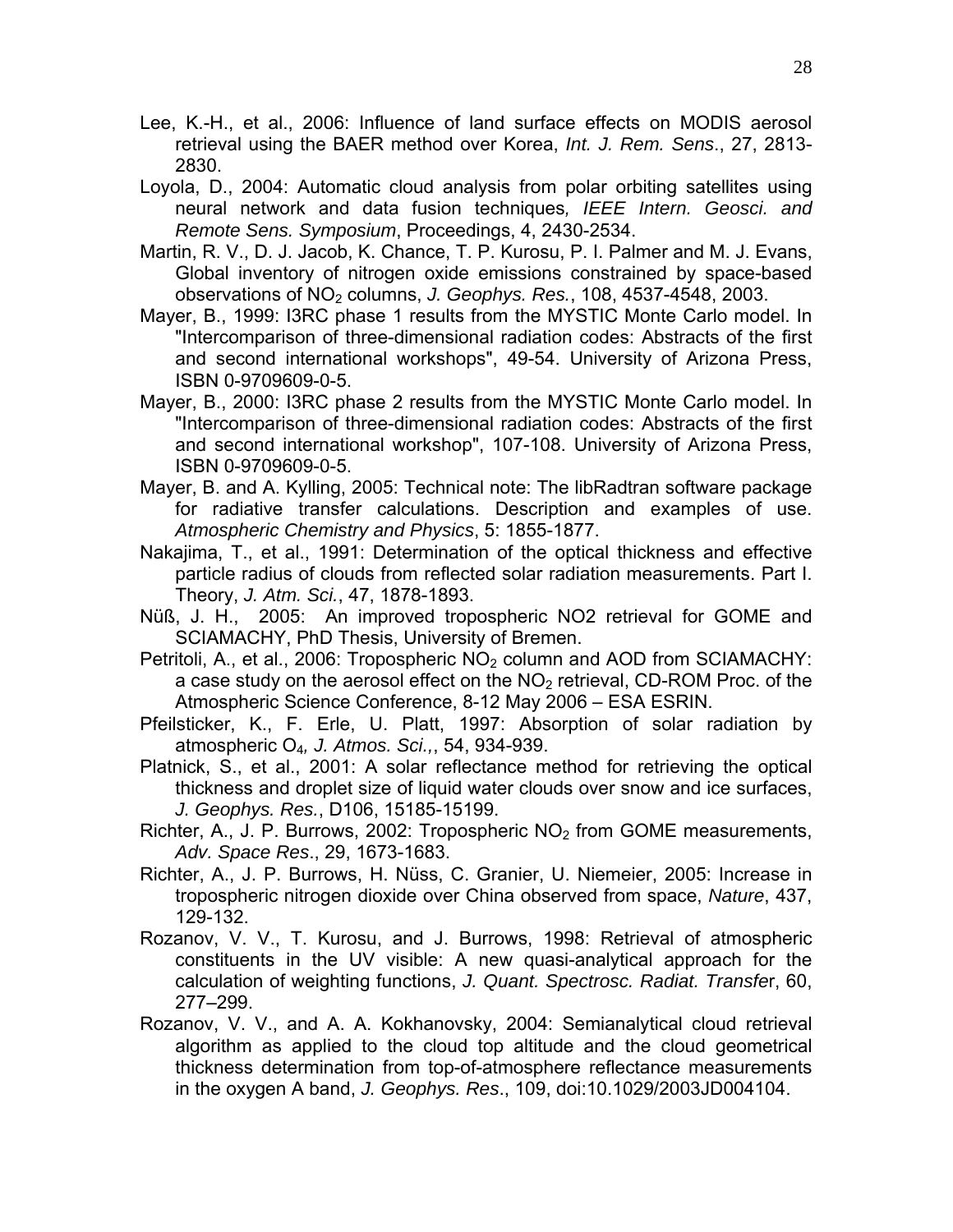- Rozanov, V.V., et al., 2005: SCIATRAN a new radiative transfer model for geophysical applications in the 240-2400 nm spectral range: The pseudospherical version, *Adv. in Space Res.*, 36, 1015-1019.
- Rozanov, V. V., and A. A. Kokhanovsky, 2006: Determination of cloud geometrical thickness using backscattered solar light in a gaseous absorption band, *IEEE Trans. Geosci. Rem. Sens., Letters,* 3, 250-253.
- Schreier, M., A. A. Kokhanovsky, V. Eyring, L. Bulgario, H. Mannstein, B. Mayer, H. Bovensmann, J. P. Burrows, 2006: Impact of ship emissions on the microphysical, optical, and radiative properties of marine stratus: a case study, *Atmos. Chem. Phys. Discussions*, 6, 1023-1071.
- Schreier, M., H. Mannstein, V. Eyring, H. Bovensmann, 2007: Global ship track distribution and radiative forcing from 1-year of AATSR data, *Geophys. Res. Letters*, 34, L17814, doi: 10.1029/2007GL030664.
- Timofeyev, Yu. M., A. V. Vasilyev, and V. V. Rozanov, 1995: Information content of the spectral measurements of the 0.76  $\mu$ m O<sub>2</sub> outgoing radiation with respect to the vertical aerosol optical properties, *Advances in Space Research,* 16, 91-94.
- Tsigaridis, K., et al., 2005: Naturally driven variability in the global secondary organic aerosol over a decade, *Atmospheric Chemistry and Physics*, 5, 1891-1904.
- Velders, G. J. M., C. Granier, R. W. Portmann, K. Pfeilsticker, M. Wenig, T. Wagner, U. Platt, A. Richter and J. P. Burrows, 2001: Global Tropospheric NO2 Column distribution: Comparing three-dimensional model calculations with GOME measurements, *J. Geophys. Res*., 106, 12643-12660.
- von Hoyningen-Huene, W., M. Freitag, J. P. Burrows, 2003: Retrieval of aerosol optical thickness over land surfaces from top-of-atmosphere radiance, *J. Geophys. Res.*, D9 , 108, 4260, doi:10.1029/ 2001JD002018.
- von Hoyningen-Huene, W., A. A. Kokhanovsky, J. P. Burrows, J.P., V. Bruniquel-Pinel, P. Regner, F. Baret, 2006: Simultaneous determination of aerosol- and surface characteristics from top-of-atmosphere reflectance using MERIS on board of ENVISAT, *Advances in Space Research,* 37, 2171-2177.
- Yamomoto, G., and D. Q. Wark, 1961: Discussion of the letter by R. A. Hanel: Determination of cloud altitude from a satellite, *J. Geophys. Res.*, 66, 3596.
- Zinner, T. and B. Mayer, 2006: Remote sensing of stratocumulus clouds: Uncertainty and biases due to inhomogeneity, *J. Geophys. Res.*, 111, doi:10.1029/2005JD006955.
- Zinner, T., B. Mayer, and M. Schröder, 2006: Determination of 3D cloud structures from high resolution radiance data, *J. Geophys. Res.*, 111, doi:10.1029/2005JD006062.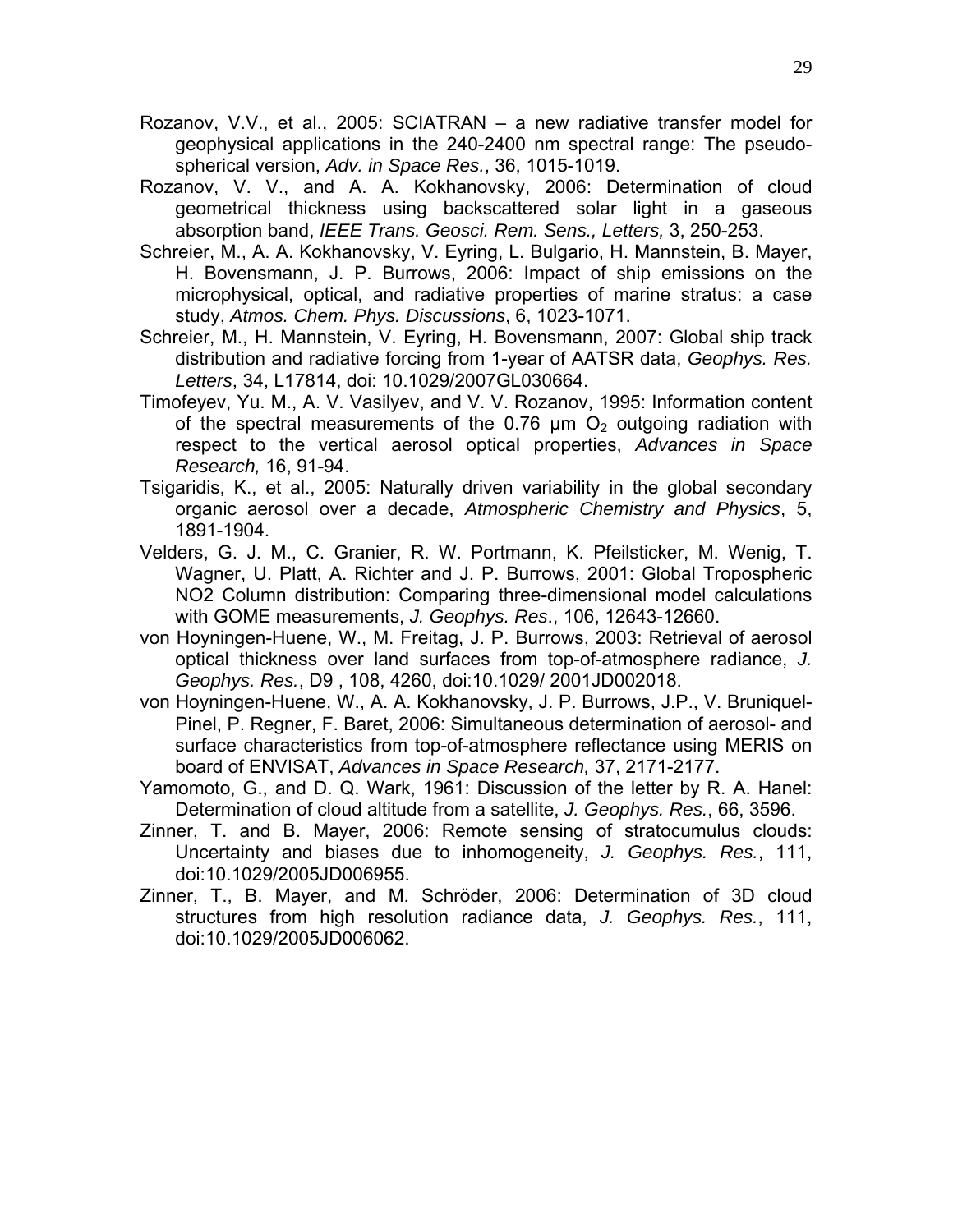- **10. List of appendages (Verzeichnis der Anlagen)** 
	- **Appendix 1. Abbreviations (Abkürzungen)**
	- **Appendix 2. Curriculum vitae of applicants (Lebensläufe der Antragsteller)**

| Appendix 1.  | Abbreviations and Definitions (Erklärungen und |
|--------------|------------------------------------------------|
| Abkürzungen) |                                                |

| <b>AATSR</b>     | <b>Advanced Along Track Scanning Radiometer</b>                   |
|------------------|-------------------------------------------------------------------|
| <b>BAER</b>      | <b>Bremen AErosol Retrieval</b>                                   |
| <b>CALIPSO</b>   | Cloud-Aerosol Lidar and Infrared Pathfinder Satellite Observation |
| <b>DLR</b>       | Deutsches Zentrum für Luft- und Raumfahrt                         |
| <b>DWD</b>       | Deutscher Wetterdienst (German Weather Service)                   |
| <b>ECMWF</b>     | European Center for Medium range Weather Forecasting              |
| <b>ENVISAT</b>   | <b>ENVIronmental SATellite of the European Space Agency</b>       |
| <b>ESA</b>       | European Space Agency                                             |
| <b>GOME</b>      | <b>Global Ozone Monitoring Experiment</b>                         |
| IFE.             | Institut für Fernerkundung                                        |
| <b>IPA</b>       | Institut für Physik der Atmosphäre, DLR (Institute of Atmospheric |
|                  | Physics)                                                          |
| <b>IUP</b>       | Institut für Umweltphysik                                         |
| LM               | Lokalmodell des DWD (Local Model)                                 |
| <b>MERIS</b>     | <b>MEdium Resolution Imaging Spectrometer</b>                     |
| <b>MODIS</b>     | MODerate resolution Imaging Spectroradiometer                     |
| <b>MSG</b>       | <b>METEOSAT Second Generation</b>                                 |
| <b>MYSTIC</b>    | 3D Monte Carlo code for the phYSically correct Tracing of         |
|                  | photons In Cloudy atmospheres                                     |
| <b>NASA</b>      | <b>NAtional Space Administration</b>                              |
| <b>NWP</b>       | <b>Numerical Weather Prediction</b>                               |
| <b>OMI</b>       | Ozone Monitoring Instrument                                       |
| <b>PMD</b>       | <b>Polarization Measurement Device</b>                            |
| <b>SCIAMACHY</b> | SCanning Imaging Absorption spectroMeter for Atmospheric          |
|                  | CHartograpHY                                                      |
| <b>SCIATRAN</b>  | <b>SCIAmachy radiative TRANsfer simulator</b>                     |
| <b>SACURA</b>    | Semi-Analytical CloUd Retrieval Algorithm                         |
|                  |                                                                   |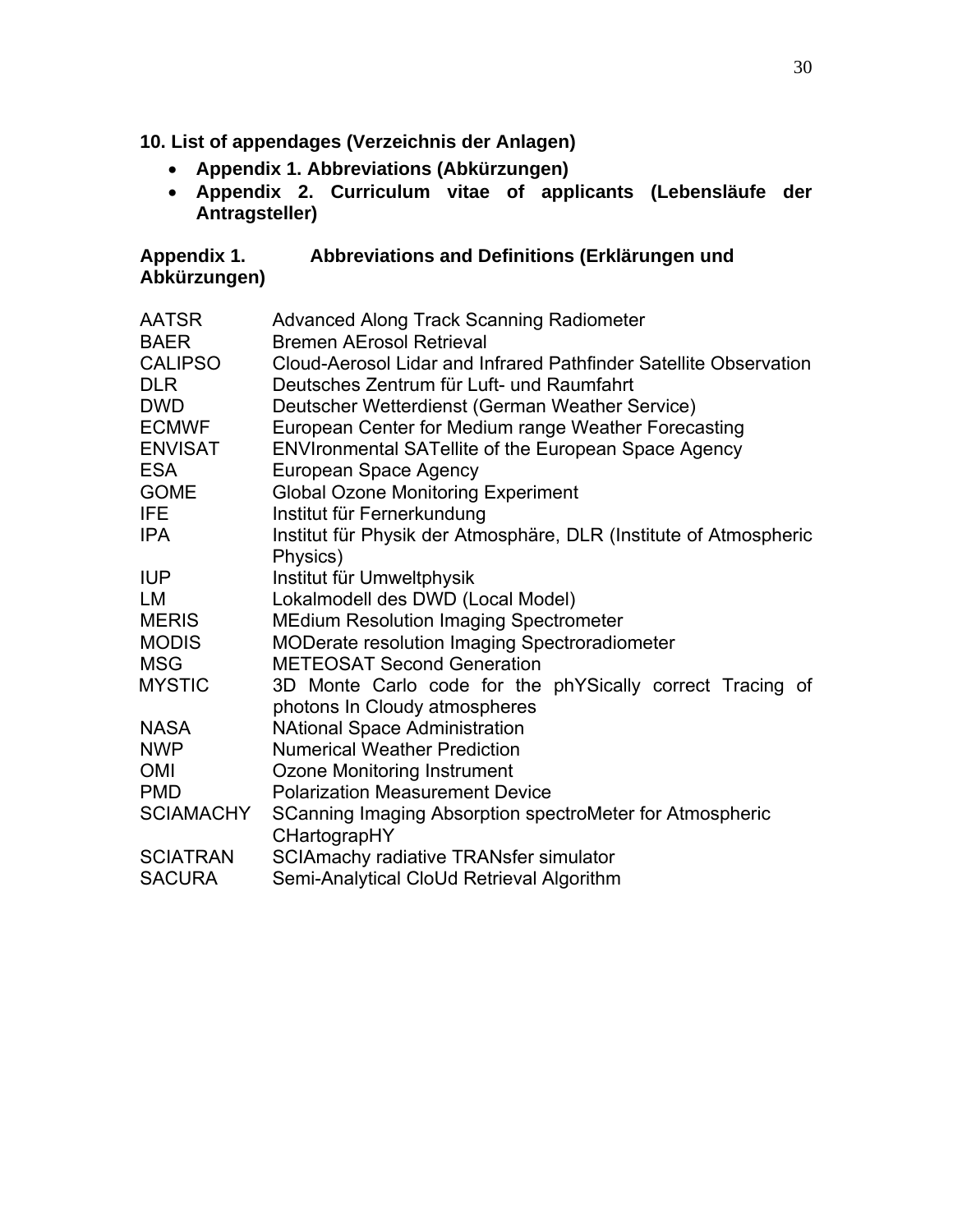#### **Appendix 2. Curriculum vitae of applicants (Lebensläufe der Antragsteller)**

| Prof. Dr. John P. Burrows                   |                                                         |  |
|---------------------------------------------|---------------------------------------------------------|--|
| <b>Phone:</b>                               | +49-421-218-4548                                        |  |
| Email:                                      | burrows@iup.physik.uni-bremen.de                        |  |
| <b>Current position: Institute director</b> |                                                         |  |
|                                             | <b>Personal:</b> Born 16th August 1954, Liverpool, U.K. |  |
|                                             | <b>British Citizen</b>                                  |  |
|                                             | <b>Married</b>                                          |  |

#### **Relevant experience/expertise:**

Professor John Burrows has been active in research since 1975. His area of special expertise is the study of atmospheric physical and chemical processes using laboratory, in situ and remote sensing measurements. Professor Burrows has published approximately 250 scientific papers on these subjects. He is founder and Principle Investigator/Lead scientist of the Global Ozone Monitoring Experiment (GOME) and SCanning Imaging Absorption spectroMeter for Atmospheric ChartograpHY (SCIAMACHY). GOME has been successfully making measurements since its launch in April 1995 on the ESA ERS-2. SCIAMACHY has begun its mission in spring 2002 as part of the ESA ENVISAT payload.

- Burrows, J. P., M. Weber, M. Buchwitz, V. V. Rozanov, A. Ladstätter, Weißenmayer, A. Richter, R. DeBeek, R. Hoogen, K. Bramstedt, K.U. Eichmann, 1999: The Global Ozone Monitoring Experiment (GOME): mission concept and first scientific results, *J. Atmos. Sci.,* 56, 151-175.
- Bovensmann, H., J. P. Burrows, M. Buchwitz, J. Frerick, S. Noël, V. V. Rozanov, K. V. Chance, A. P. H. Goede, 1999: SCIAMACHY- mission objectives and measurement modes *, J. Atmos. Sci.,* 56, 126-150.
- Burrows, J. P., 1999: Current and future passive remote sensing techniques used to determine atmospheric constituents, in Developments in Atmospheric Sciences 24: *Approaches to Scaling Trace Gas Fluxes in Ecosystems*, Ed A. F. Bouwman, Amsterdam: Elsevier, 315-347.
- Kokhanovsky, A. A., W. von Hoyningen-Huene, H. Bovensmann, and J. P. Burrows, 2004: The determination of the atmospheric optical thickness over Western Europe using SeaWiFS imagery, *IEEE Trans. Geosc. Rem. Sens.*, 42, 824-832.
- Richter, A., J. P. Burrows, H. Nüss, C. Granier, U. Niemeier, 2005: Increase in tropospheric nitrogen dioxide over China observed from space, *Nature*, 437, 129-132.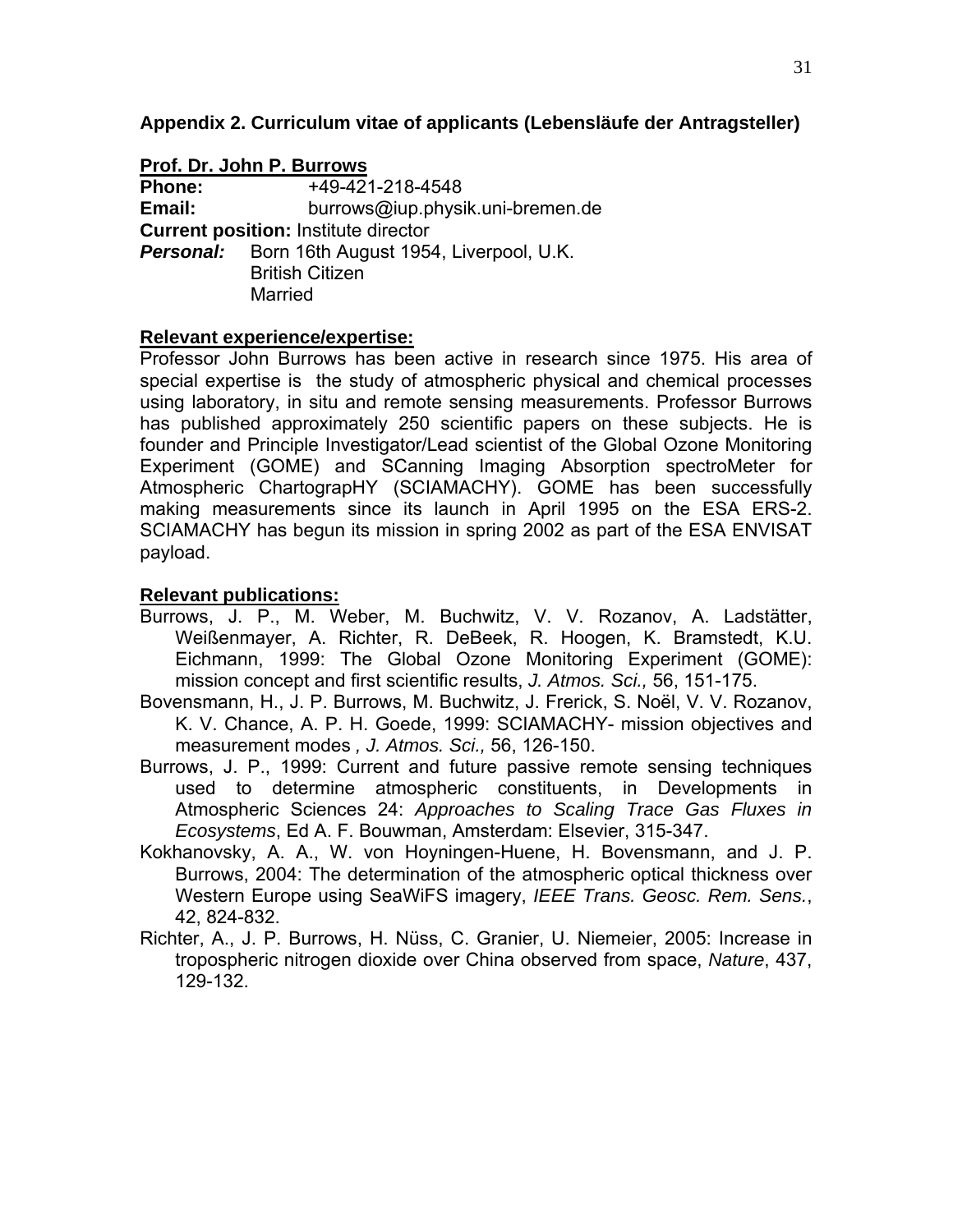#### **Dr. Bernhard C. Mayer**

**Phone:** +49-8153-282548 **Email:** [bernhard.mayer@dlr.de](mailto:bernhard.mayer@dlr.de)  **Current position:** Research Scientist, head of department **Personal:** Born 9th June 1966, Garmisch-Partenkirchen, Germany German Citizen **Married** 

#### **Relevant experience/expertise:**

Dr. Bernhard Mayer has been active in radiative transfer and remote sensing since 1993. He got his PhD in 1996 on "Measurement and Modeling of Ultraviolet Radiation in Garmisch-Partenkirchen" at the Fraunhofer-Institute of Atmospheric Environmental Research (IFU) and the Technical University of Ilmenau, Germany. After a two-years Postdoc at NCAR, Boulder, Colorado, he joined the Institute of Atmospheric Physics (IPA) of DLR Oberpfaffenhofen where he heads the department for Atmospheric Remote Sensing since 2003. Dr. Mayer developed the freely available libRadtran radiative transfer package together with Arve Kylling, Norway. His main research interests include three-dimensional radiative transfer in the cloudy atmosphere and remote sensing of water and ice clouds. Dr. Mayer is a member of the International Radiation Commission (IRC).

- Mayer, B. I3RC phase 1/2 results from the MYSTIC Monte Carlo model, 2000: In *Intercomparison of three-dimensional radiation codes: Abstracts of the first and second international workshops*. University of Arizona Press, ISBN 0- 9709609-0-5.
- Mayer, B., M. Schröder, R. Preusker, and L. Schüller, 2004: Remote sensing of water cloud droplet size distributions using the backscatter glory: a case study. *Atmos. Chem. Phys.*, 4, 1255-1263.
- Mayer, B. and A. Kylling. Technical Note, 2005: The libRadtran software package for radiative transfer calculations: Description and examples of use. *Atmos. Chem. Phys.*, 5, 1855-1877.
- Zinner, T., B. Mayer, and M. Schröder, 2006: Determination of 3D cloud structures from high resolution radiance data. *J. Geophys. Res.*, 111, doi:10.1029/2005JD006062.
- Zinner, T. and B. Mayer, 2006: Remote sensing of stratocumulus clouds: Uncertainty and biases due to inhomogeneity. *J. Geophys. Res.*, 111, doi:10.1029/2005JD006955.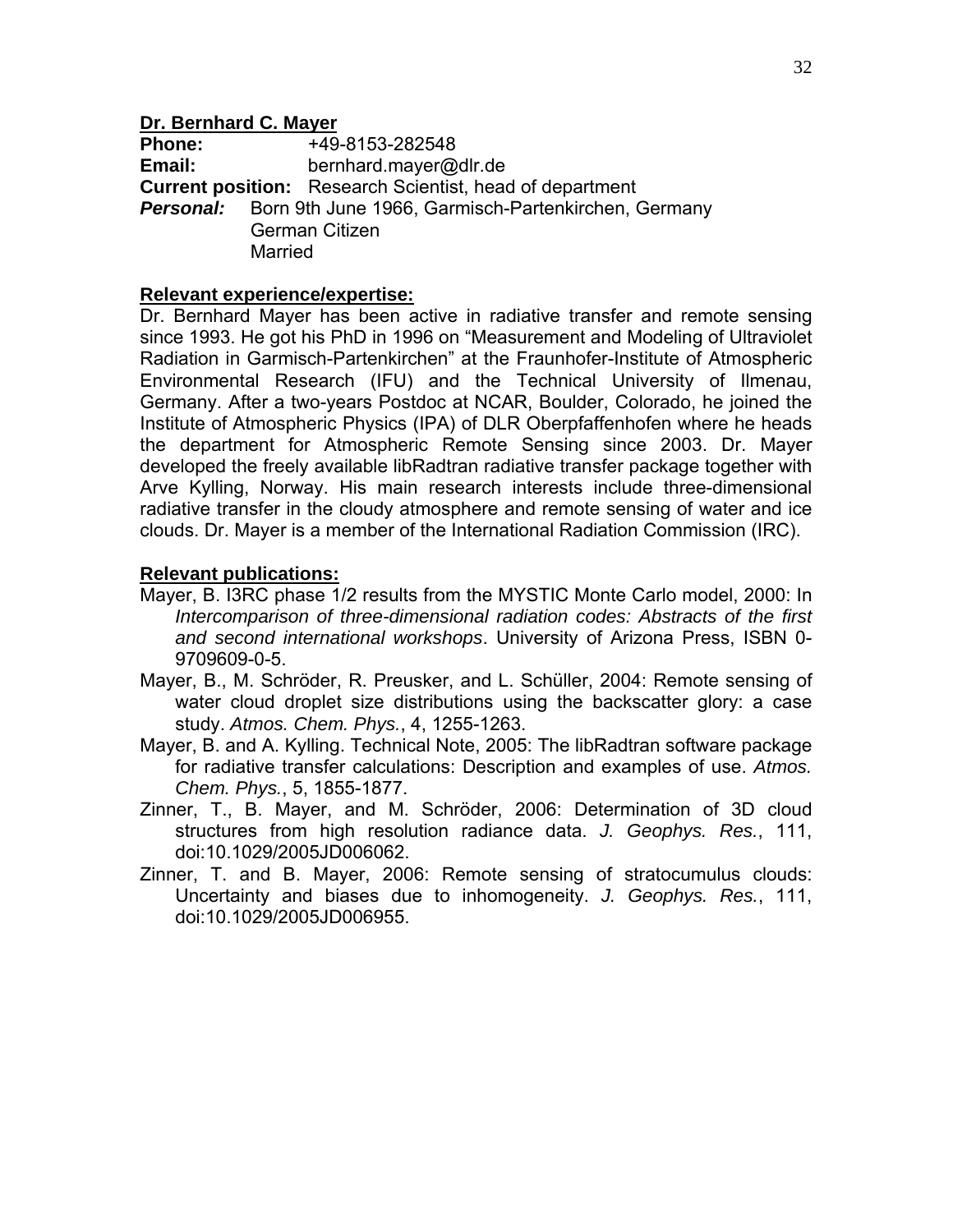#### **Dr. Andreas Richter**

**Phone:** +49 421 218-4474 **Email:** richter@iup.physik.uni-bremen.de **Current position:** Research Scientist **Personal:** Born 13.09.1964, Baden-Baden, Germany German Citizen Married, 2 children

#### **Relevant experience/expertise:**

Dr. Andreas Richter has graduated in physics at the Ludwig Maximilians Universität in Munich in 1991. He received his PhD in 1997 at the University of Bremen where he has been working as a research scientist ever since. His research interest is the remote sensing of trace gas concentrations in the UV/visible spectral range using ground-based, air-borne and satellite platforms. He is strongly involved in the calibration, validation and retrieval algorithm development for the satellite instruments GOME and SCIAMACHY, and currently leading the DOAS group at the Institute of Environmental Physics, University of Bremen. Dr. Richter has published more than 60 papers in peer-reviewed journals and participated in 8 EU and 1 ESA projects over the last 5 years.

- Richter, A., F. Wittrock, M. Weber, S. Beirle, S. Kühl, U. Platt, T. Wagner, W. Wilms-Grabe, and J. P. Burrows, 2005: GOME observations of stratospheric trace gas distributions during the splitting vortex event in the Antarctic winter 2002 Part I: Measurements, *J. Atmos. Sci.*, 62 , 778-785.
- Afe, O.T., A. Richter, B. Sierk, F. Wittrock and J.P. Burrows, 2004: BrO emission from volcanoes - a survey using GOME and SCIAMACHY measurements, *Geophys. Res. Lett.*, 31, L24113, doi:10.1029/2004GL020994.
- Richter, A., V. Eyring, J.P. Burrows, H. Bovensmann, A. Lauer, B. Sierk, and P.J. Crutzen, 2004: Satellite Measurements of  $NO<sub>2</sub>$  from International Shipping Emissions, *Geophys. Res. Lett.*, 31, L23110, doi:10.1029/2004GL020822.
- Richter, A., Burrows, J.P., Nüß, H., Granier, C, Niemeier, U., 2005: Increase in tropospheric nitrogen dioxide over China observed from space, *Nature*, 437, 129-132, doi: 10.1038/nature04092.
- Wittrock, F., A. Richter, H. Oetjen, J.P. Burrows, M. Kanakidou, S. Myriokefalitakis, R. Volkamer, S. Beirle, U. Platt, and T. Wagner, 2006: Simultaneous global observations of glyoxal and formaldehyde from space, *Geophys. Res. Lett*., 33, doi:10.1029/2006GL026310.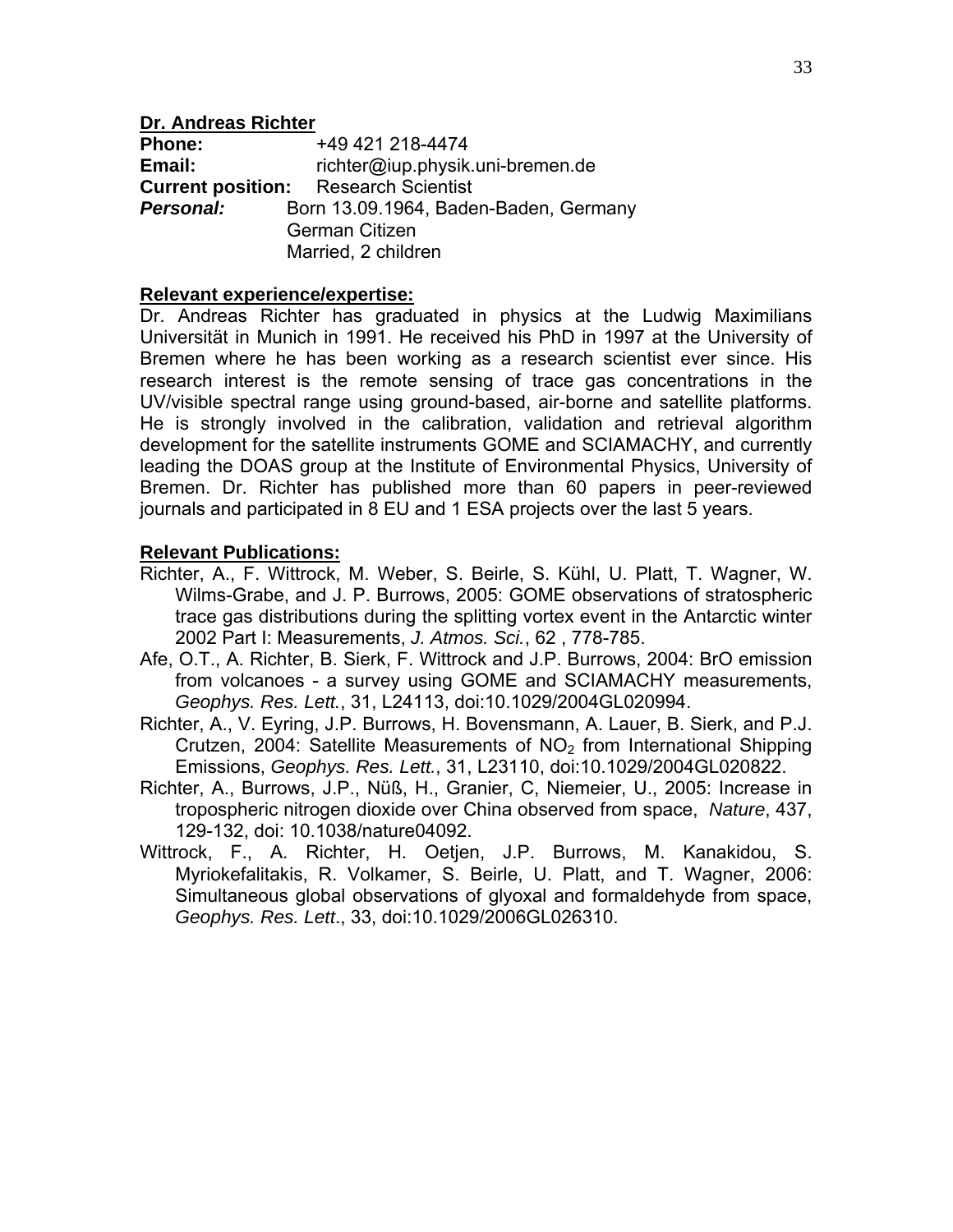#### **Dr. Vladimir V. Rozanov**

**Phone:** +49 421 218-4582 **Email:** [Vladimir.Rozanov@iup.physik.uni-bremen.de](mailto:Vladimir.Rozanov@iup.physik.uni-bremen.de)  **Current position:** Senior Research Scientist **Personal:** Born 18th June 1948, St. Petersburg, Russia Russian Citizen Married, 1 child

#### **Relevant experience/expertise:**

From 1973 till 1991 Dr. Rozanov has been working as a research scientist at the Department of Atmospheric Physics at the St. Petersburg University (St. Petersburg, Russia). Dr. Rozanov held a position as research scientist at Max-Planck Institute of Chemistry (Mainz, Germany) in 1990-1991. He has been holding a senior research scientist position at the University of Bremen since 1992. Main areas of interest include gas/aerosol/cloud remote sensing from orbiting optical instruments, radiative transfer, and light scattering. In cooperation with the SCIAMACHY algorithm development team, he has developed the semianalytical cloud retrieval algorithm SACURA.

- Rozanov, V.V., D. Diebel, R.J.D. Spurr, J.P. Burrows, 1997: GOMETRAN: A radiative transfer model for the satellite project GOME - the plane-parallel version, *J. Geophys. Res*., 102 (D14), 16683-16695.
- Rozanov, V.V., T. Kurosu, and J.P. Burrows, 1998: Retrieval of atmospheric constituents in the UV -visible: A new quasi-analytical approach for the calculation of weighting functions, *J. Quant. Spectrosc. Radiat. Transfer*, 60, 277-299.
- Buchwitz, M., V.V. Rozanov, and J.P. Burrows, 2000: A correlated-k distribution scheme for overlapping gases suitable for retrieval of atmospheric constituents from moderate resolution r adiance measurements in the visible/near –infrared spectral region, *J. Geophys. Res.*, 105(D12), 15247 – 15261.
- Rozanov, V.V., and A.A. Kokhanovsky, 2004: Semianalytical cloud retrieval algorithm as applied to the cloud top altitude and the cloud geometrical thickness determination from top-of-atmosphere reflectance measurements in the oxygen A band, *J. Geophys. Res.*, 109, doi: 10.1029/2003JD004104.
- Rozanov, V. V., A. A. Kokhanovsky, J. P. Burrows, 2004: The determination of cloud altitudes using GOME reflectance spectra: multi-layered cloud systems, *IEEE Trans. on Geosci. Rem. Sens.*, 42, 1009-1017.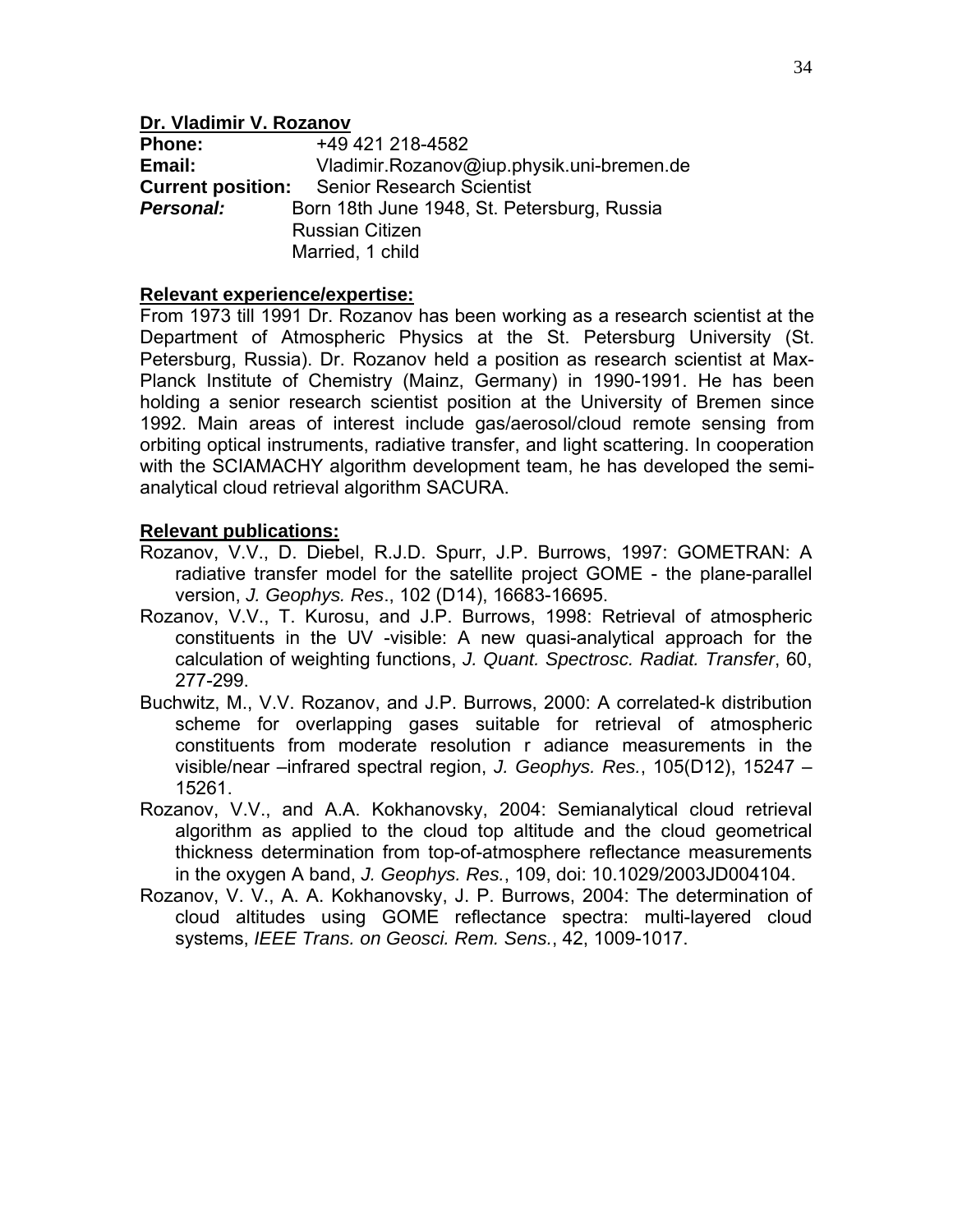#### **Dr. Wolfgang von Hoyningen-Huene**

**Phone:** +49 421 218-2915 **Email:** hoyning@iup.physik.uni-bremen.de **Current position:** Senior Research Scientist **Personal:** Born 14th May 1947, Halle, Germany German Citizen Married, 1 child

#### **Relevant experience/expertise:**

Dr. von Hoyningen-Huene has been working as a research scientist at the Institute of Meteorology (Leipzig University) from 1971 till 1997. He has been holding a senior research scientist position at University of Bremen since 1998. Main areas of interest include aerosol/cloud remote sensing from orbiting optical instruments, radiative transfer, light scattering and experimental ground-based atmospheric optical measurements. He has developed the aerosol retrieval algorithm BAER for multispectral nadir scanning instruments (e.g., MERIS, MODIS, SCIAMACHY). BAER has been implemented by ESA for atmospheric correction of land surface spectra measured by MERIS.

- von Hoyningen-Huene, W., P. Posse, 1997: Nonsphericity of aerosol particles and their contribution to radiative forcing **,** *J. of Quant. Spectr. and Rad. Transfer,* 57, 651-668.
- von Hoyningen-Huene, W., Wenzel, K., Schienbein. S., 1999: Radiative properties of desert dust and its effect on radiative balance, *J. Aerosol Sci.*, 30, 489-502.
- von Hoyningen-Huene, W., Freitag, M., Burrows, J.P., 2002: Retrieval of spectral aerosol optical thickness from multi-wavelength space-borne sensors, *Adv. in Space Res.*, 29, 1765-1770.
- von Hoyningen-Huene, W., et al., 2003: Retrieval of aerosol optical thickness over land surfaces from top – of - atmosphere radiance, *J. Geophys. Res.*, D9 , 108, 4260, doi: 10.1029 /2001JD 002018.
- von Hoyningen-Huene, W., et al., 2006: Simultaneous determination of aerosol and surface characteristics from top-of-atmosphere reflectance using MERIS on board of ENVISAT, *Adv. in Space Res*., 37, 2172-2177.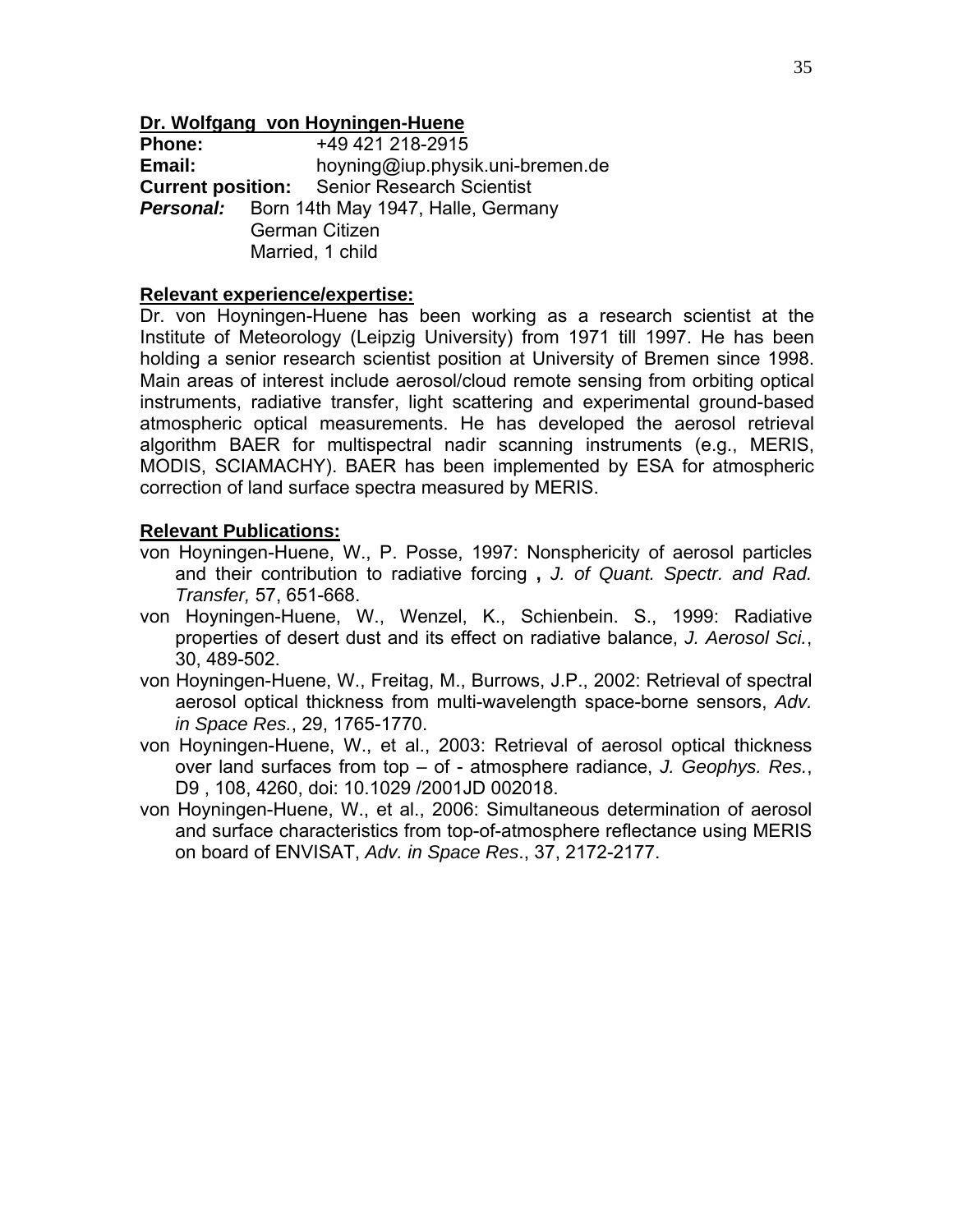#### **Dr. Alexander A. Kokhanovsky**

**Phone:** +49 421 218-2915 **Email:** alexk@iup.physik.uni-bremen.de **Current position:** Research Scientist **Personal:** Born 4th June 1961, Minsk, Belarus Belarussian Citizen Married, 2 children

#### **Relevant experience/expertise:**

Since 1983 Dr. Alexander Kokhanovsky has been working as a research scientist at the Institute of Physics (Academy of Sciences of Belarus, Minsk, Belarus). He has been holding a temporary research scientist position at University of Bremen since 2001. Main areas of interest include aerosol/cloud remote sensing from orbiting optical instruments, radiative transfer, and light scattering. He has developed (in cooperation with the SCIAMACHY algorithm development team) the semianalytical cloud retrieval algorithm SACURA. SACURA has been applied to AATSR, MERIS, MODIS and SCIAMACHY data. Results of cloud retrievals using SCIAMACHY data (2002-2008) are presented at the website http://www.iup.physik.uni-bremen.de/sacura.

- Kokhanovsky, A. A., V. V. Rozanov, E. P. Zege, H. Bovensmann, and J. P. Burrows, 2003: A semi-analytical cloud retrieval algorithm using backscattered radiation in 0.4-2.4 micrometers spectral range, *J. Geophys. Res.,* D, v.108, 10.1029/2001JD001543.
- Kokhanovsky, A. A., 2004: Optical properties of terrestrial clouds, *Earth-Science Reviews*, 64, 189-241.
- Nikolaeva, O. V., L. P. Bass, T. A. Germogenova, A. A. Kokhanovsky, V. S. Kuznetsov, B. Mayer, 2004: The influence of neighboring clouds on the clear sky reflectance studied with the 3-D transport code RADUGA, *J. Quant. Spectr. Rad. Transfer*, 94, 405-424.
- Kokhanovsky, A. A., V.V. Rozanov, J.P. Burrows, K.-U. Eichmann, W. Lotz and M. Vountas, 2005: The SCIAMACHY cloud products: algorithms and examples from ENVISAT, *Adv. Space Res.*, 36, 789-799.
- Kokhanovsky, A. A., O. Jourdan, J. P. Burrows, 2006: The cloud phase discrimination from a satellite, *IEEE Trans. Geosci. Rem. Sens., Letters*, 3, 103-106.
- Kokhanovsky, A. A., J. P. Burrows, H. Bovensmann, et al., 2008: Sounding the troposphere from space: a new era for global atmospheric chemistry, *Proceedings of NATO Advanced Research Workshop on Simulation and Assessment of Chemical Processes in a Multiphase Environment,* Alushta, October 1 - 4, 2007, in press.